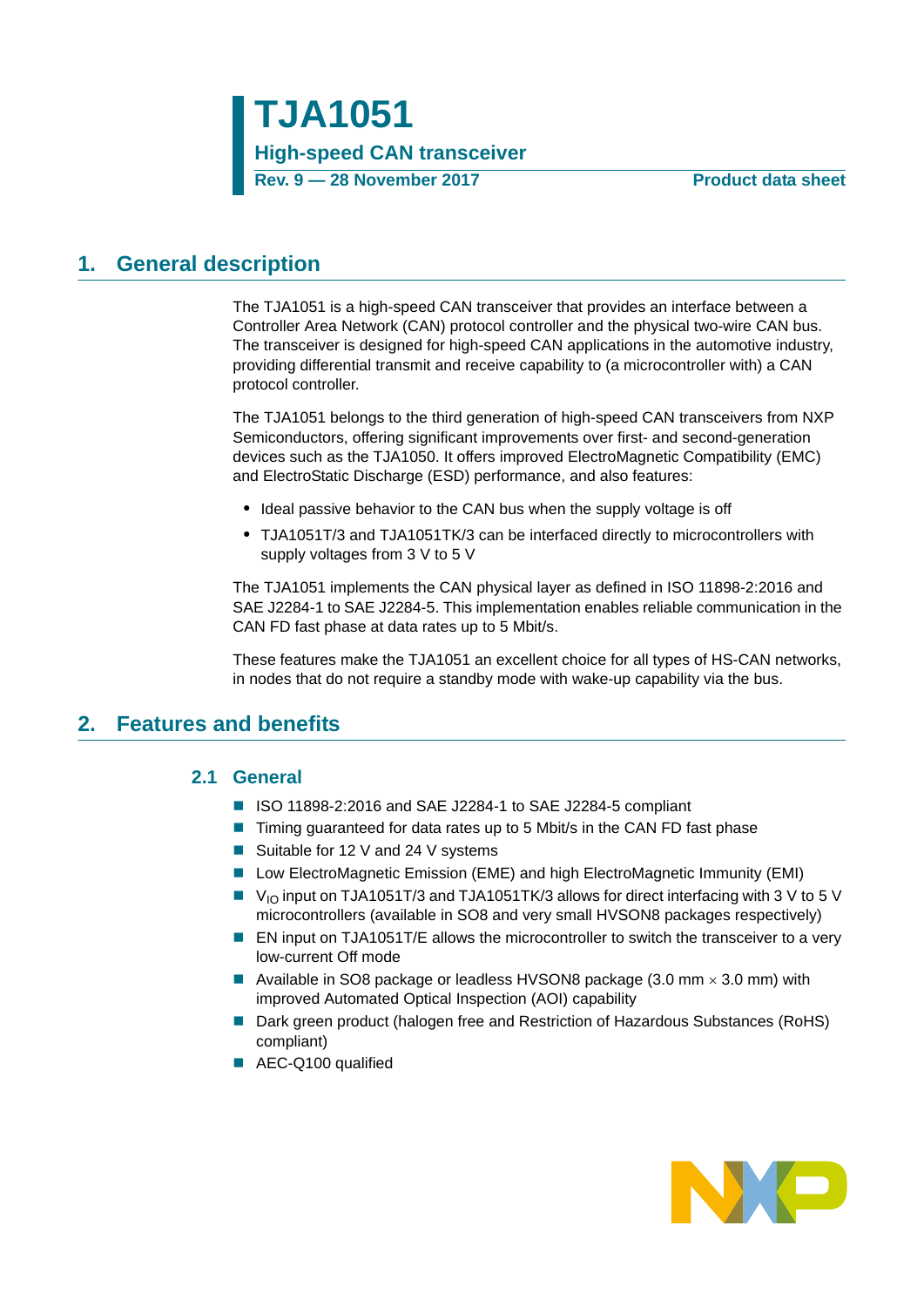#### <span id="page-1-0"></span>**2.2 Low-power management**

- **Functional behavior predictable under all supply conditions**
- Transceiver disengages from the bus when not powered up (zero load)

#### <span id="page-1-1"></span>**2.3 Protection**

- High ElectroStatic Discharge (ESD) handling capability on the bus pins
- Bus pins protected against transients in automotive environments
- Transmit Data (TXD) dominant time-out function
- $\blacksquare$  Undervoltage detection on pins V<sub>CC</sub> and V<sub>IO</sub>
- **Thermally protected**

## <span id="page-1-2"></span>**3. Quick reference data**

| Table 1.                | <b>Quick reference data</b>                              |                                        |            |                          |            |             |
|-------------------------|----------------------------------------------------------|----------------------------------------|------------|--------------------------|------------|-------------|
| <b>Symbol</b>           | <b>Parameter</b>                                         | <b>Conditions</b>                      | <b>Min</b> | Typ                      | <b>Max</b> | <b>Unit</b> |
| $V_{CC}$                | supply voltage                                           |                                        | 4.5        |                          | 5.5        | V           |
| $V_{IO}$                | supply voltage on pin V <sub>IO</sub>                    |                                        | 2.8        |                          | 5.5        | V           |
| $V_{uvd(VCC)}$          | undervoltage detection<br>voltage on pin V <sub>CC</sub> |                                        | 3.5        |                          | 4.5        | V           |
| $V_{uvd(VIO)}$          | undervoltage detection<br>voltage on pin V <sub>IO</sub> |                                        | 1.3        | 2.0                      | 2.7        | V           |
| $I_{\rm CC}$            | supply current                                           | Silent mode                            | 0.1        | 1                        | 2.5        | mA          |
|                         |                                                          | Normal mode; bus<br>recessive          | 2.5        | 5                        | 10         | mA          |
|                         |                                                          | Normal mode; bus<br>dominant           | 20         | 50                       | 70         | mA          |
| $I_{IO}$                | supply current on pin $V_{10}$                           | Normal/Silent mode                     |            |                          |            |             |
|                         |                                                          | recessive; $V_{TXD} = V_{IO}$          |            | 80                       | 250        | μA          |
|                         |                                                          | dominant; $V_{TXD} = 0 V$              |            | 350                      | 500        | μA          |
| V <sub>ESD</sub>        | electrostatic discharge<br>voltage                       | IEC 61000-4-2 at pins<br>CANH and CANL | -8         |                          | +8         | kV          |
| <b>V<sub>CANH</sub></b> | voltage on pin CANH                                      |                                        | $-58$      | $\overline{\phantom{a}}$ | $+58$      | V           |
| <b>V<sub>CANL</sub></b> | voltage on pin CANL                                      |                                        | -58        |                          | $+58$      | V           |
| $T_{\rm{VI}}$           | virtual junction temperature                             |                                        | $-40$      |                          | $+150$     | $^{\circ}C$ |

## <span id="page-1-3"></span>**4. Ordering information**

#### **Table 2. Ordering information**

| Type number     | Package         |                                                           |                |  |  |  |
|-----------------|-----------------|-----------------------------------------------------------|----------------|--|--|--|
|                 | <b>Name</b>     | <b>Description</b>                                        | Version        |  |  |  |
| <b>TJA1051T</b> | SO <sub>8</sub> | plastic small outline package; 8 leads; body width 3.9 mm | <b>SOT96-1</b> |  |  |  |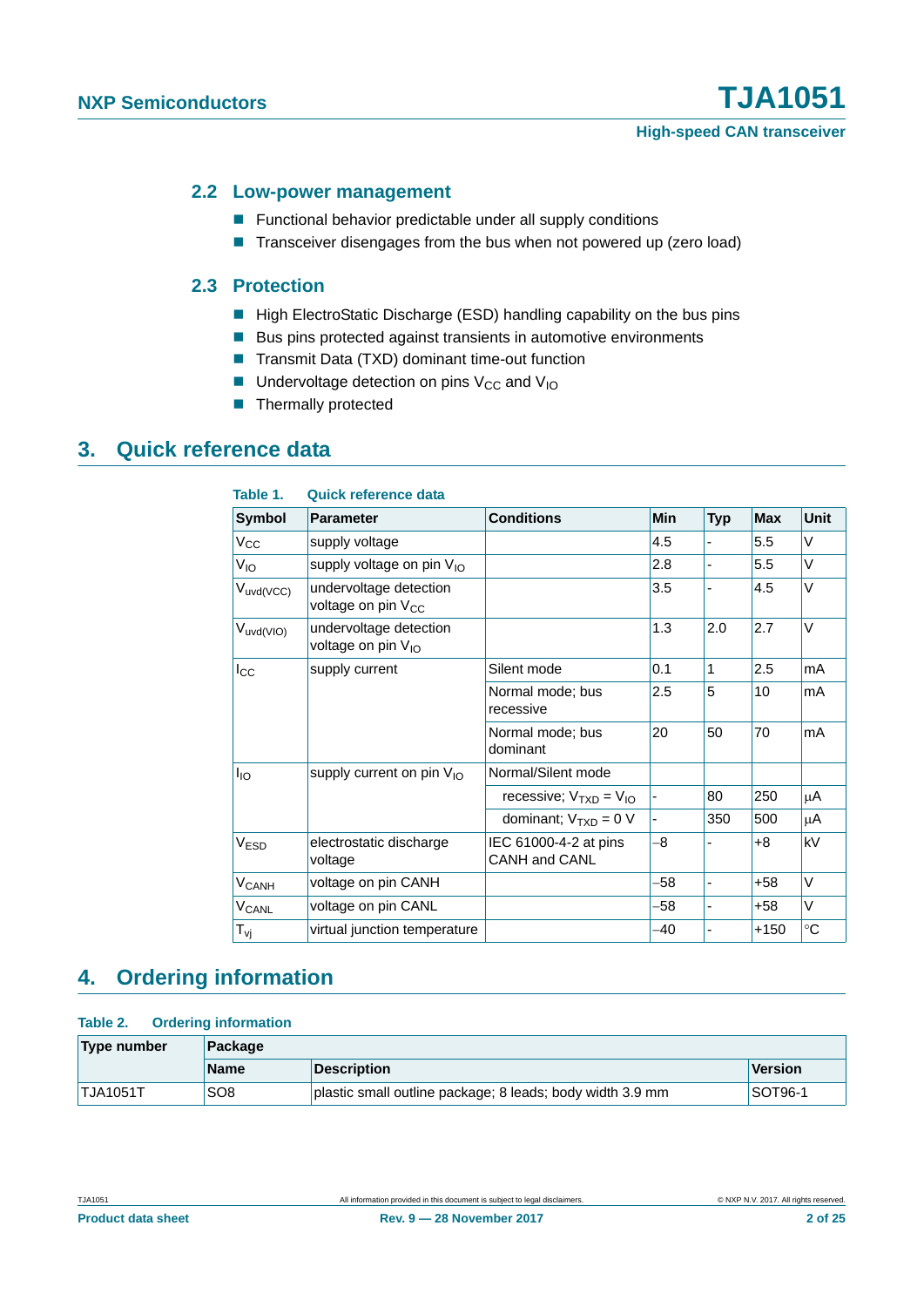| $14000 + 1$<br>Type number    | Package         |                                                                                                                      |                 |  |  |  |  |  |
|-------------------------------|-----------------|----------------------------------------------------------------------------------------------------------------------|-----------------|--|--|--|--|--|
|                               | <b>Name</b>     | <b>Description</b>                                                                                                   | <b>Version</b>  |  |  |  |  |  |
| TJA1051T/3 <sup>[1]</sup>     | SO <sub>8</sub> | plastic small outline package; 8 leads; body width 3.9 mm                                                            | <b>SOT96-1</b>  |  |  |  |  |  |
| 'TJA1051T/E <mark>[1]</mark>  | SO <sub>8</sub> | plastic small outline package; 8 leads; body width 3.9 mm                                                            | <b>SOT96-1</b>  |  |  |  |  |  |
| 'TJA1051TK/3 <mark>[1]</mark> | HVSON8          | plastic thermal enhanced very thin small outline package; no leads;<br>8 terminals; body $3 \times 3 \times 0.85$ mm | <b>SOT782-1</b> |  |  |  |  |  |

#### **Table 2. Ordering information** continued

<span id="page-2-0"></span>[1] TJA1051T/3 and TJA1051TK/3 with  $V_{1O}$  pin; TJA1051T/E with EN pin.

## <span id="page-2-2"></span>**5. Block diagram**

<span id="page-2-1"></span>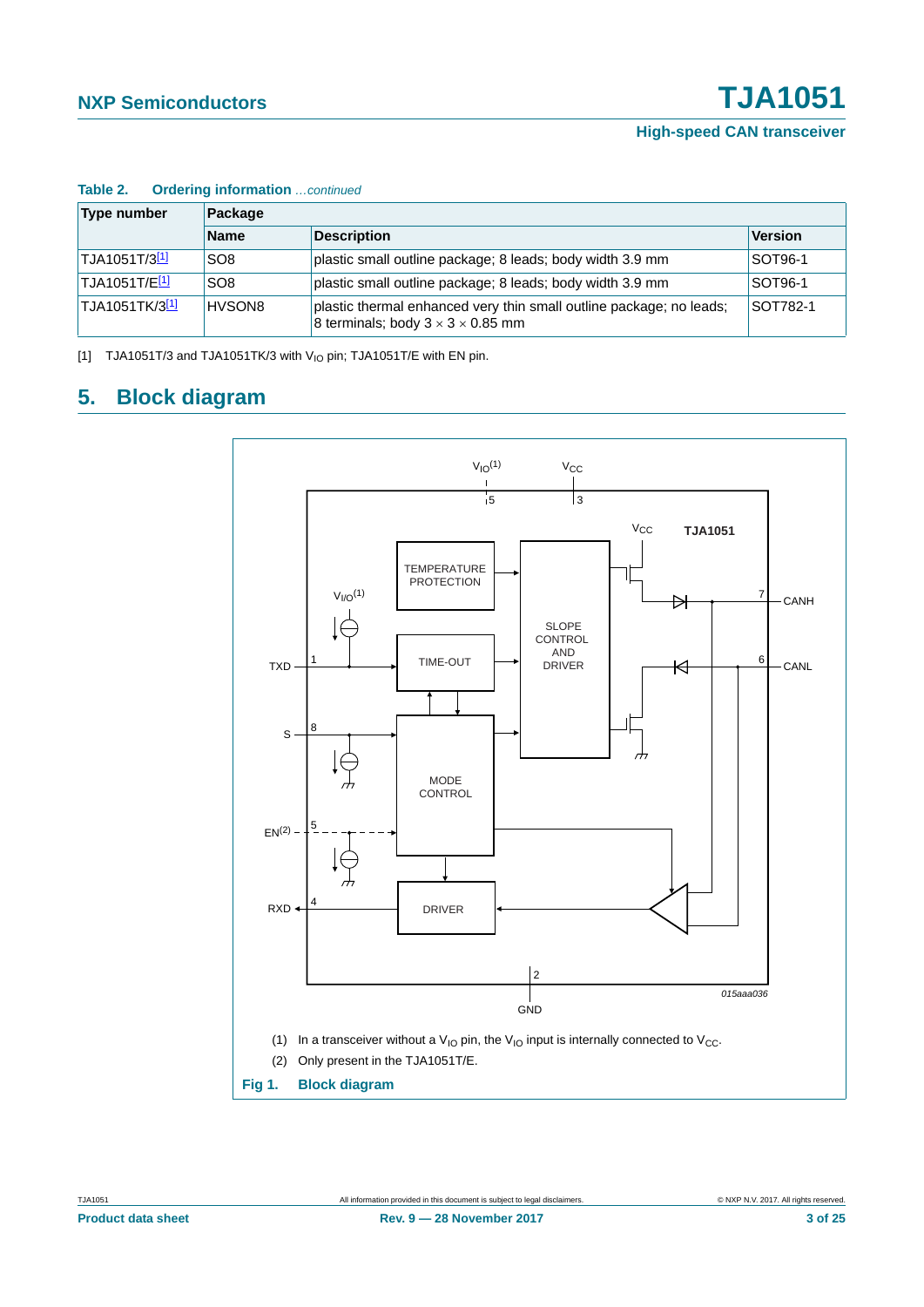## <span id="page-3-2"></span><span id="page-3-1"></span>**6. Pinning information**

### **6.1 Pinning**



### <span id="page-3-3"></span>**6.2 Pin description**

#### **Table 3. Pin description**

| Symbol      | <b>Pin</b> | <b>Description</b>                                                    |
|-------------|------------|-----------------------------------------------------------------------|
| <b>TXD</b>  | 1          | transmit data input                                                   |
| GND11       | 2          | ground                                                                |
| $V_{CC}$    | 3          | supply voltage                                                        |
| <b>RXD</b>  | 4          | receive data output; reads out data from the bus lines                |
| n.c.        | 5          | not connected; in TJA1051T version                                    |
| <b>EN</b>   | 5          | enable control input; TJA1051T/E only                                 |
| $V_{IO}$    | 5          | supply voltage for I/O level adapter; TJA1051T/3 and TJA1051TK/3 only |
| <b>CANL</b> | 6          | <b>LOW-level CAN bus line</b>                                         |
| <b>CANH</b> | 7          | <b>HIGH-level CAN bus line</b>                                        |
| ls.         | 8          | Silent mode control input                                             |

<span id="page-3-0"></span>[1] HVSON8 package die supply ground is connected to both the GND pin and the exposed center pad. The GND pin must be soldered to board ground. For enhanced thermal and electrical performance, it is recommended that the exposed center pad also be soldered to board ground.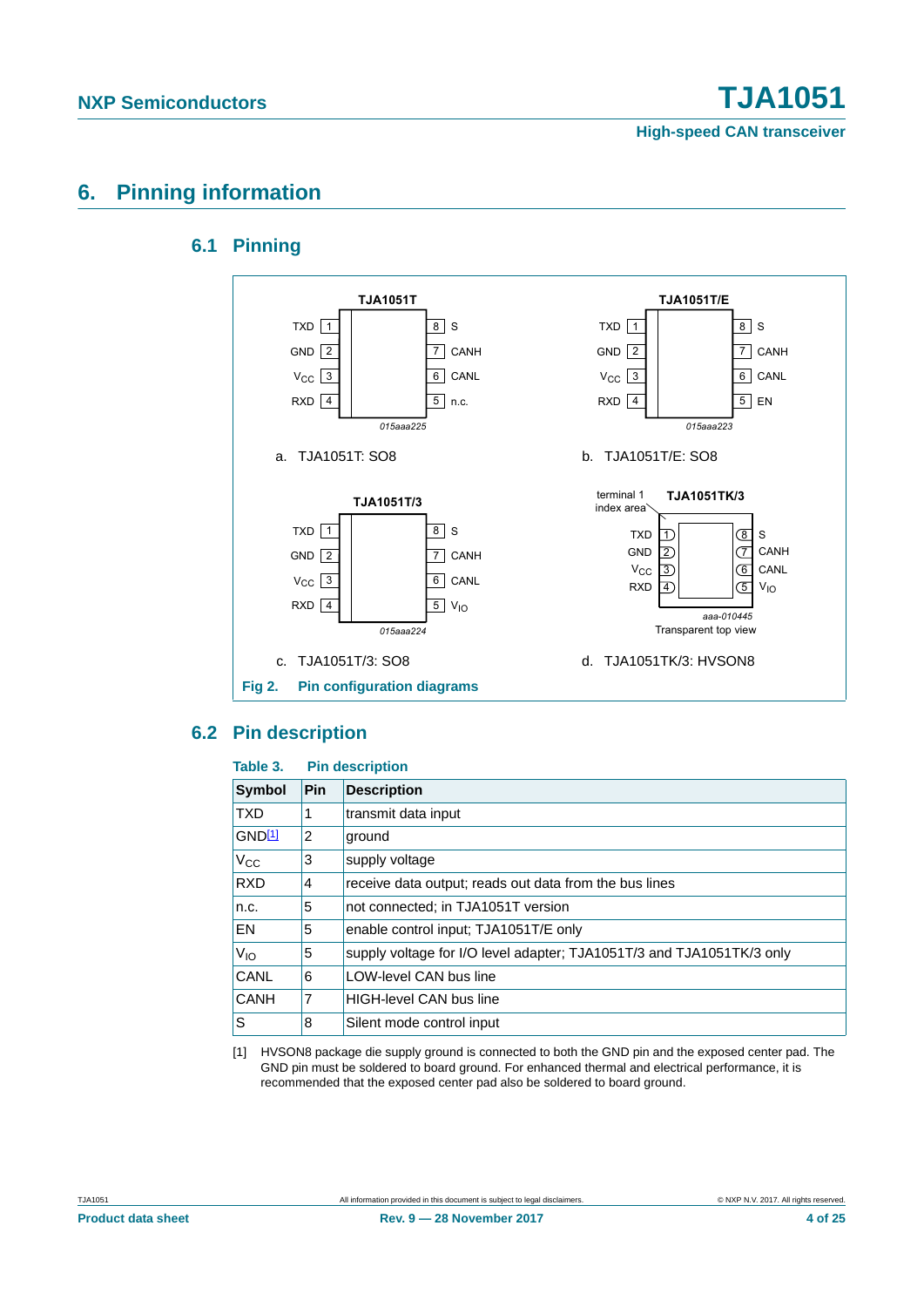## <span id="page-4-4"></span>**7. Functional description**

The TJA1051 is a high-speed CAN stand-alone transceiver with Silent mode. It combines the functionality of the TJA1050 transceiver with improved EMC and ESD handling capability. Improved slope control and high DC handling capability on the bus pins provides additional application flexibility.

The TJA1051 is available in three versions, distinguished only by the function of pin 5:

- **•** The TJA1051T is backwards compatible with the TJA1050
- **•** The TJA1051T/3 and TJA1051TK/3 allow for direct interfacing to microcontrollers with supply voltages down to 3 V
- **•** The TJA1051T/E allows the transceiver to be switched to a very low-current Off mode.

### <span id="page-4-5"></span>**7.1 Operating modes**

The TJA1051 supports two operating modes, Normal and Silent, which are selected via pin S. An additional Off mode is supported in the TJA1051T/E via pin EN. See [Table 4](#page-4-0) for a description of the operating modes under normal supply conditions.

| <b>Mode</b>        | <b>Inputs</b> |             |                | <b>Outputs</b>    |                                    |  |  |
|--------------------|---------------|-------------|----------------|-------------------|------------------------------------|--|--|
|                    | Pin $EN[1]$   | Pin S       | <b>Pin TXD</b> | <b>CAN driver</b> | <b>Pin RXD</b>                     |  |  |
| Normal             | <b>HIGH</b>   | LOW         | LOW            | dominant          | <sup>l</sup> active <sup>[2]</sup> |  |  |
|                    | <b>HIGH</b>   | <b>LOW</b>  | <b>HIGH</b>    | recessive         | active <sup>[2]</sup>              |  |  |
| Silent             | <b>HIGH</b>   | <b>HIGH</b> | $X^{[3]}$      | recessive         | active <sup>[2]</sup>              |  |  |
| Off <sup>[1]</sup> | LOW           | $X^{[3]}$   | $X^{[3]}$      | floating          | floating                           |  |  |

#### <span id="page-4-0"></span>**Table 4. Operating modes**

<span id="page-4-3"></span>[1] Only available on the TJA1051T/E.

<span id="page-4-1"></span>[2] LOW if the CAN bus is dominant, HIGH if the CAN bus is recessive.

<span id="page-4-2"></span>[3]  $'X' =$  don't care.

#### <span id="page-4-6"></span>**7.1.1 Normal mode**

A LOW level on pin S selects Normal mode. In this mode, the transceiver is able to transmit and receive data via the bus lines CANH and CANL (see [Figure 1](#page-2-1) for the block diagram). The differential receiver converts the analog data on the bus lines into digital data which is output to pin RXD. The slopes of the output signals on the bus lines are controlled internally and are optimized in a way that guarantees the lowest possible ElectroMagnetic Emission (EME).

#### <span id="page-4-7"></span>**7.1.2 Silent mode**

A HIGH level on pin S selects Silent mode. In Silent mode the transmitter is disabled, releasing the bus pins to recessive state. All other IC functions, including the receiver, continue to operate as in Normal mode. Silent mode can be used to prevent a faulty CAN controller from disrupting all network communications.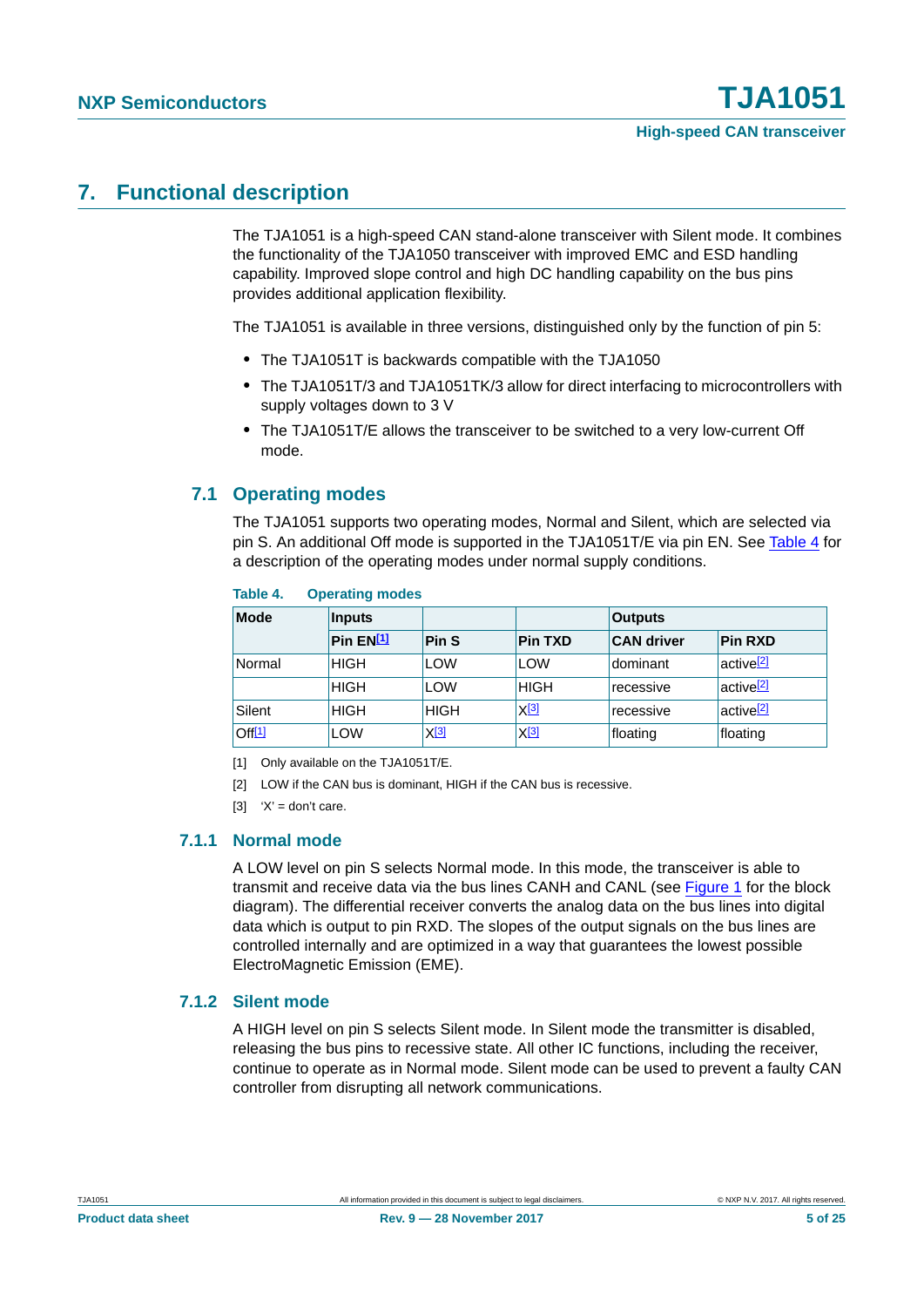#### <span id="page-5-0"></span>**7.1.3 Off mode**

A LOW level on pin EN of TJA1051T/E selects Off mode. In Off mode the entire transceiver is disabled, allowing the microcontroller to save power when CAN communication is not required. The bus pins are floating in Off mode, making the transceiver invisible to the rest of the network.

#### **7.2 Fail-safe features**

#### <span id="page-5-2"></span><span id="page-5-1"></span>**7.2.1 TXD dominant time-out function**

A 'TXD dominant time-out' timer is started when pin TXD is set LOW. If the LOW state on pin TXD persists for longer than  $t_{\text{fodomTXD}}$ , the transmitter is disabled, releasing the bus lines to recessive state. This function prevents a hardware and/or software application failure from driving the bus lines to a permanent dominant state (blocking all network communications). The TXD dominant time-out timer is reset when pin TXD is set HIGH. The TXD dominant time-out time also defines the minimum possible bit rate of 20 kbit/s.

#### <span id="page-5-3"></span>**7.2.2 Internal biasing of TXD, S and EN input pins**

Pin TXD has an internal pull-up to  $V_{10}$  and pins S and EN (TJA1051T/E) have internal pull-downs to GND. This ensures a safe, defined state in case one or more of these pins is left floating.

#### <span id="page-5-4"></span>**7.2.3** Undervoltage detection on pins V<sub>CC</sub> and V<sub>IO</sub>

Should V<sub>CC</sub> or V<sub>IO</sub> drop below their respective undervoltage detection levels (V<sub>uvd(VCC)</sub> and  $V_{uvd (VIO)}$ ; see [Table 7\)](#page-7-0), the transceiver will switch off and disengage from the bus (zero load) until  $V_{CC}$  and  $V_{IO}$  have recovered.

#### <span id="page-5-5"></span>**7.2.4 Overtemperature protection**

The output drivers are protected against overtemperature conditions. If the virtual junction temperature exceeds the shutdown junction temperature,  $T_{j(sd)}$ , the output drivers will be disabled until the virtual junction temperature falls below  $T_{j(sd)}$  and TXD becomes recessive again. Including the TXD condition ensures that output driver oscillations due to temperature drift are avoided.

### <span id="page-5-6"></span>**7.3** V<sub>IO</sub> supply pin

There are three versions of the TJA1051 available, only differing in the function of a single pin. Pin 5 is either an enable control input (EN), a  $V_{10}$  supply pin or is not connected.

Pin  $V_{10}$  on the TJA1051T/3 and TJA1051TK/3 should be connected to the microcontroller supply voltage (see [Figure 6](#page-12-0)). This will adjust the signal levels of pins TXD, RXD and S to the I/O levels of the microcontroller. For versions of the TJA1051 without a  $V_{10}$  pin, the  $V_{10}$ input is internally connected to  $V_{CC}$ . This sets the signal levels of pins TXD, RXD and S to levels compatible with 5 V microcontrollers.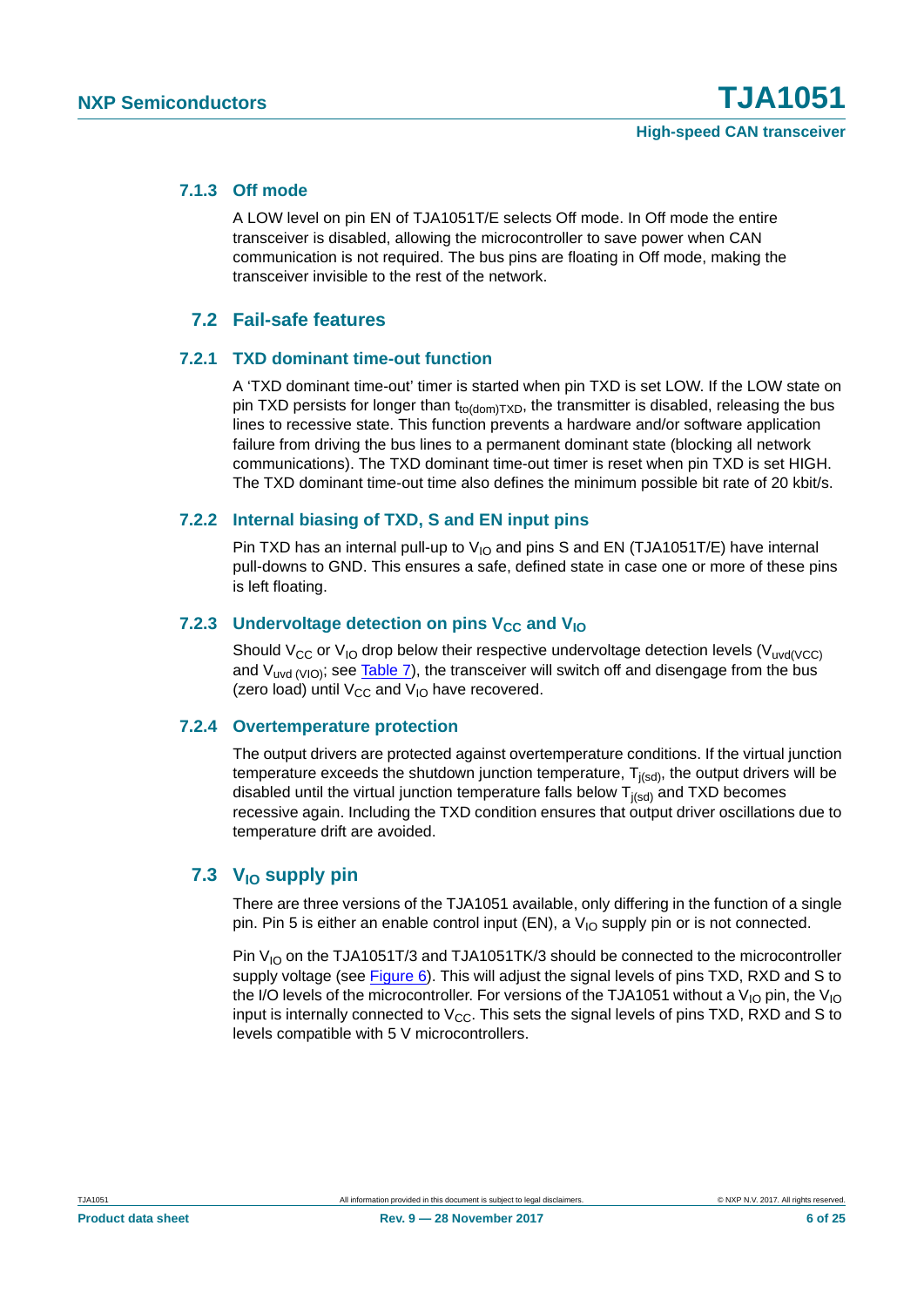## <span id="page-6-7"></span>**8. Limiting values**

#### **Table 5. Limiting values**

*In accordance with the Absolute Maximum Rating System (IEC 60134). All voltages are referenced to GND.*

| Symbol            | <b>Parameter</b>                         | <b>Conditions</b>                                                | <b>Min</b> | <b>Max</b> | <b>Unit</b> |
|-------------------|------------------------------------------|------------------------------------------------------------------|------------|------------|-------------|
| $V_{x}$           | voltage on pin x[1]                      | on pins CANH, CANL                                               | $-58$      | $+58$      | $\vee$      |
|                   |                                          | on any other pin                                                 | $-0.3$     | $+7$       | $\vee$      |
| $V_{(CANH-CANL)}$ | voltage between pin CANH<br>and pin CANL |                                                                  | $-27$      | $+27$      | V           |
| $V_{\text{trt}}$  | transient voltage                        | $[2]$<br>on pins CANH, CANL                                      |            |            |             |
|                   |                                          | pulse 1                                                          | $-100$     |            | V           |
|                   |                                          | pulse 2a                                                         |            | 75         | V           |
|                   |                                          | pulse 3a                                                         | $-150$     |            | $\vee$      |
|                   |                                          | pulse 3b                                                         |            | 100        | $\vee$      |
| V <sub>ESD</sub>  | electrostatic discharge voltage          | $[3]$<br>IEC 61000-4-2 (150 pF, 330 $\Omega$ )                   |            |            |             |
|                   |                                          | at pins CANH and CANL                                            | $-8$       | $+8$       | kV          |
|                   |                                          | $[4]$<br>Human Body Model (HBM); 100 pF, 1.5 k $\Omega$          |            |            |             |
|                   |                                          | at pins CANH and CANL                                            | -8         | $+8$       | kV          |
|                   |                                          | at any other pin                                                 | $-4$       | $+4$       | kV          |
|                   |                                          | [5]<br>Machine Model (MM); 200 pF, 0.75 $\mu$ H, 10 $\Omega$     |            |            |             |
|                   |                                          | at any pin                                                       | $-300$     | $+300$     | $\vee$      |
|                   |                                          | [6]<br>Charged Device Model (CDM); field Induced<br>charge; 4 pF |            |            |             |
|                   |                                          | at corner pins                                                   | $-750$     | $+750$     | V           |
|                   |                                          | at any pin                                                       | $-500$     | $+500$     | V           |
| $T_{\nu i}$       | virtual junction temperature             | $\boxed{7}$                                                      | -40        | $+150$     | $\circ$ C   |
| $T_{\text{stg}}$  | storage temperature                      |                                                                  | -55        | $+150$     | $^{\circ}C$ |

<span id="page-6-6"></span>[1] The device can sustain voltages up to the specified values over the product lifetime, provided applied voltages (including transients) never exceed these values.

<span id="page-6-5"></span>[2] According to IEC TS 62228 (2007), Section 4.2.4; parameters for standard pulses defined in ISO7637 part 2: 2004-06.

- <span id="page-6-0"></span>[3] According to IEC TS 62228 (2007), Section 4.3; DIN EN 61000-4-2.
- <span id="page-6-1"></span>[4] According to AEC-Q100-002.
- <span id="page-6-2"></span>[5] According to AEC-Q100-003.
- <span id="page-6-3"></span>[6] AEC-Q100-011 Rev-C1. The classification level is C4B.
- <span id="page-6-4"></span>[7] In accordance with IEC 60747-1. An alternative definition of virtual junction temperature is:  $T_{vj} = T_{amb} + P \times R_{th(vja)}$ , where  $R_{th(vja)}$  is a fixed value to be used for the calculation of  $T_{vj}$ . The rating for  $T_{vj}$  limits the allowable combinations of power dissipation (P) and ambient temperature (Tamb).

## <span id="page-6-8"></span>**9. Thermal characteristics**

#### **Table 6. Thermal characteristics**

*According to IEC 60747-1.*

| Symbol         | <b>Parameter</b>                                    | <b>Conditions</b>           | Value | Unit |
|----------------|-----------------------------------------------------|-----------------------------|-------|------|
| $R_{th(vj-a)}$ | thermal resistance from virtual junction to ambient | SO8 package; in free air    | 155   | K/W  |
|                |                                                     | HVSON8 package; in free air | 55    | K/W  |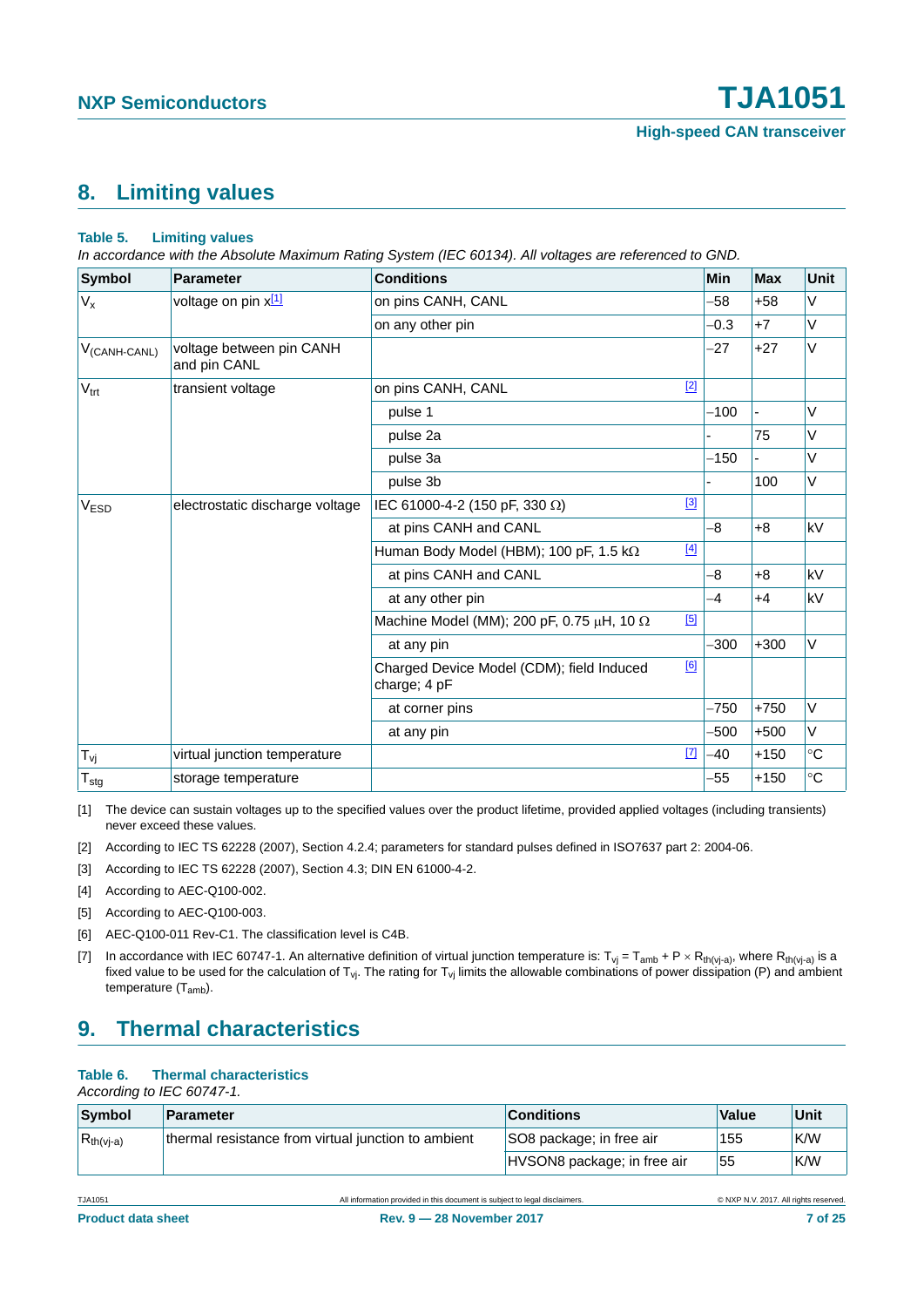## <span id="page-7-1"></span>**10. Static characteristics**

#### <span id="page-7-0"></span>**Table 7. Static characteristics**

 $T_{vj}$  = -40 °C to +150 °C;  $V_{CC}$  = 4.5 V to 5.5 V;  $V_{IO}$  = 2.8 V to 5.5 V<sup>[\[1\]](#page-9-0)</sup>;  $R_L$  = 60  $\Omega$  unless specified otherwise; All voltages are *defined with respect to ground; Positive currents flow into the IC[\[2\]](#page-9-1).*

| Symbol                      | <b>Parameter</b>                                                                                                   | <b>Conditions</b>                                                                                    | Min                     | <b>Typ</b>     | <b>Max</b>         | Unit    |  |  |
|-----------------------------|--------------------------------------------------------------------------------------------------------------------|------------------------------------------------------------------------------------------------------|-------------------------|----------------|--------------------|---------|--|--|
| Supply; pin V <sub>CC</sub> |                                                                                                                    |                                                                                                      |                         |                |                    |         |  |  |
| $V_{CC}$                    | supply voltage                                                                                                     |                                                                                                      | 4.5                     | ÷,             | 5.5                | $\vee$  |  |  |
| $I_{\rm CC}$                | supply current                                                                                                     | Off mode (TJA1051T/E)                                                                                | 1                       | 5              | 8                  | μA      |  |  |
|                             |                                                                                                                    | Silent mode                                                                                          | 0.1                     | 1              | 2.5                | mA      |  |  |
|                             |                                                                                                                    | Normal mode                                                                                          |                         |                |                    |         |  |  |
|                             |                                                                                                                    | recessive; $V_{TXD} = V_{10} \frac{3!}{2!}$                                                          | ÷,                      | 5              | 10                 | mA      |  |  |
|                             |                                                                                                                    | dominant; $V_{TXD} = 0 V$                                                                            |                         | 50             | 70                 | mA      |  |  |
|                             |                                                                                                                    | dominant; $V_{TXD} = 0 V$ ;<br>short circuit on bus lines;<br>$-3 V < (V_{CANH} = V_{CANL}) < +18 V$ | 2.5                     | 80             | 110                | mA      |  |  |
| $V_{uvd(VCC)}$              | undervoltage detection<br>voltage on pin V <sub>CC</sub>                                                           |                                                                                                      | 3.5                     | ä,             | 4.5                | $\vee$  |  |  |
|                             | I/O level adapter supply; pin V <sub>IO</sub> [1]                                                                  |                                                                                                      |                         |                |                    |         |  |  |
| $V_{IO}$                    | supply voltage on pin V <sub>IO</sub>                                                                              |                                                                                                      | 2.8                     | $\blacksquare$ | 5.5                | V       |  |  |
| $I_{IO}$                    | supply current on pin V <sub>IO</sub>                                                                              | Normal/Silent mode                                                                                   |                         |                |                    |         |  |  |
|                             |                                                                                                                    | recessive; $V_{TXD} = V_{10}^{3}$                                                                    |                         | 80             | 250                | μA      |  |  |
|                             |                                                                                                                    | dominant; $V_{TXD} = 0 V$                                                                            |                         | 350            | 500                | $\mu$ A |  |  |
| $V_{uvd(VIO)}$              | undervoltage detection<br>voltage on pin V <sub>IO</sub>                                                           |                                                                                                      | 1.3                     | 2.0            | 2.7                | V       |  |  |
|                             | Mode control inputs; pins S and EN <sup>[4]</sup>                                                                  |                                                                                                      |                         |                |                    |         |  |  |
| V <sub>IH</sub>             | HIGH-level input voltage                                                                                           | [5]                                                                                                  | $0.7V_{10}^{3}$         |                | $V_{1O} + 0.3^{3}$ | $\vee$  |  |  |
| $V_{IL}$                    | LOW-level input voltage                                                                                            |                                                                                                      | $-0.3$                  |                | $0.3V_{10}^{3}$    | $\vee$  |  |  |
| Iщ                          | HIGH-level input current                                                                                           | $V_S = V_{IO}$ ; $V_{EN} = V_{IO} \frac{3!}{2!}$                                                     | 1                       | 4              | 10                 | μA      |  |  |
| Hı.                         | LOW-level input current                                                                                            | $V_S = 0 V$ ; $V_{EN} = 0 V$                                                                         | $-1$                    | $\mathbf 0$    | +1                 | μA      |  |  |
|                             | <b>CAN transmit data input; pin TXD</b>                                                                            |                                                                                                      |                         |                |                    |         |  |  |
| V <sub>IH</sub>             | HIGH-level input voltage                                                                                           | [5]                                                                                                  | $0.7V10$ <sup>[3]</sup> |                | $V_{10} + 0.313$   | $\vee$  |  |  |
| $V_{IL}$                    | LOW-level input voltage                                                                                            |                                                                                                      | $-0.3$                  | ä,             | $+0.3V10$ [3]      | V       |  |  |
| $I_{\text{IH}}$             | HIGH-level input current                                                                                           | $VTXD = VIO31$                                                                                       | -5                      | $\mathbf 0$    | $+5$               | μA      |  |  |
| I <sub>IL</sub>             | LOW-level input current                                                                                            | Normal mode; $V_{TXD} = 0 V$                                                                         | -260                    | $-150$         | -30                | μA      |  |  |
| $C_i$                       | input capacitance                                                                                                  | [6]                                                                                                  |                         | 5              | 10                 | pF      |  |  |
|                             | <b>CAN receive data output; pin RXD</b>                                                                            |                                                                                                      |                         |                |                    |         |  |  |
| $I_{OH}$                    | HIGH-level output current                                                                                          | $V_{RXD} = V_{10} - 0.4 V^{3}$                                                                       | -8                      | -3             | -1                 | mA      |  |  |
| $I_{OL}$                    | LOW-level output current                                                                                           | $V_{RXD} = 0.4 V$ ; bus dominant                                                                     | 2                       | 5              | 12                 | mA      |  |  |
|                             | <b>Bus lines; pins CANH and CANL</b>                                                                               |                                                                                                      |                         |                |                    |         |  |  |
| $V_{O(dom)}$                | dominant output voltage                                                                                            | $V_{TXD} = 0$ V; t < t <sub>to(dom)</sub> T <sub>XD</sub>                                            |                         |                |                    |         |  |  |
|                             |                                                                                                                    | pin CANH; $R_L = 50 \Omega$ to 65 $\Omega$                                                           | 2.75                    | 3.5            | 4.5                | $\vee$  |  |  |
|                             |                                                                                                                    | pin CANL; R <sub>1</sub> = 50 $\Omega$ to 65 $\Omega$                                                | 0.5                     | 1.5            | 2.25               | V       |  |  |
| V <sub>dom</sub> (TX)sym    | transmitter dominant voltage<br>symmetry                                                                           | $V_{\text{dom(TX)sym}} = V_{CC} - V_{\text{CANH}} - V_{\text{CANL}}$                                 | -400                    |                | $+400$             | mV      |  |  |
| TJA1051                     | All information provided in this document is subject to legal disclaimers.<br>C NXP N.V. 2017. All rights reserved |                                                                                                      |                         |                |                    |         |  |  |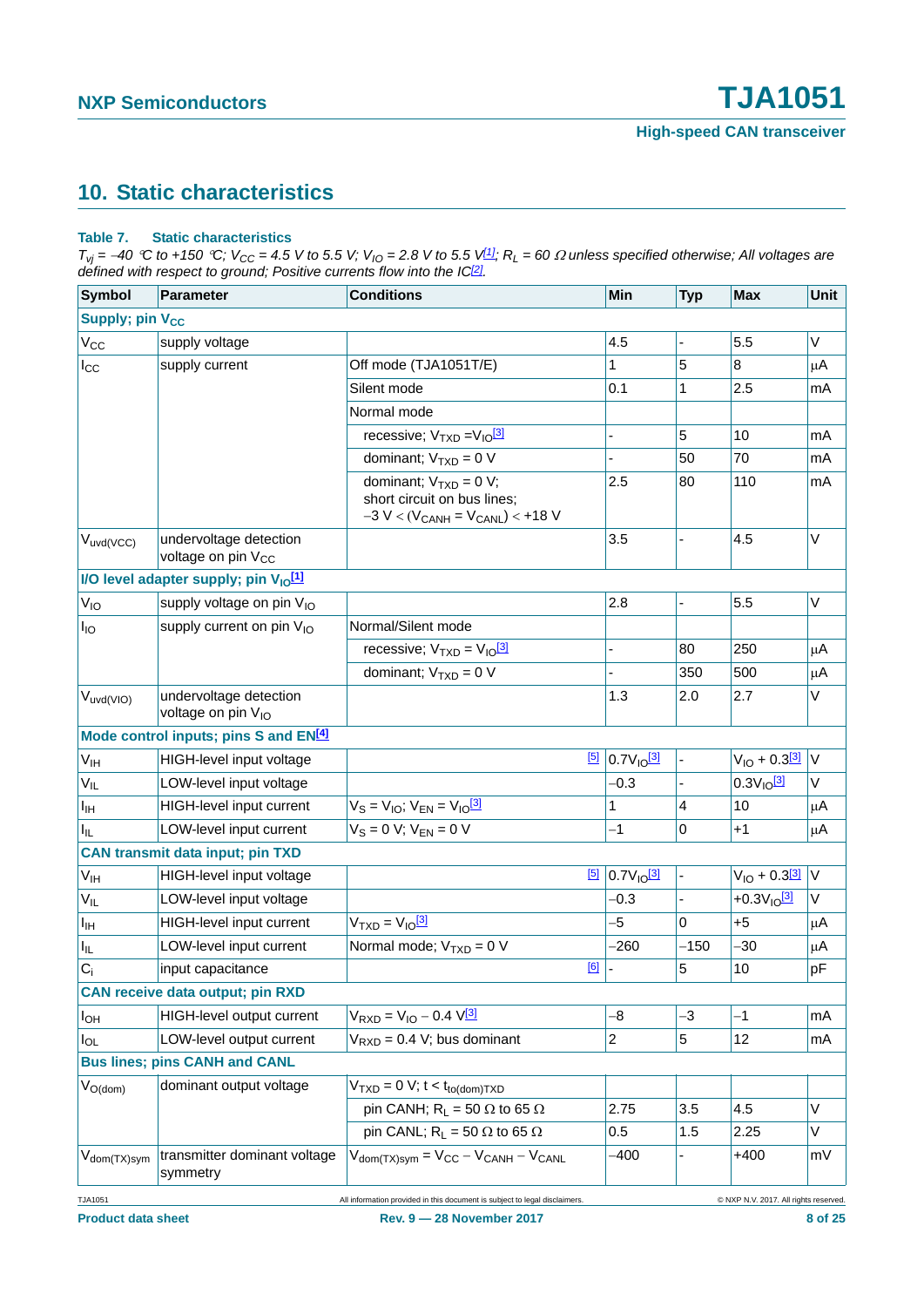#### **Table 7. Static characteristics** *…continued*

 $T_{vj}$  = -40 °C to +150 °C;  $V_{CC}$  = 4.5 V to 5.5 V;  $V_{IO}$  = 2.8 V to 5.5 V $1/1$ ;  $R_L$  = 60  $\Omega$  unless specified otherwise; All voltages are *defined with respect to ground; Positive currents flow into the IC<sup>[2]</sup>.* 

| <b>Symbol</b>                               | <b>Parameter</b>                            | <b>Conditions</b>                                                                                                                                           | Min            | <b>Typ</b>     | <b>Max</b>  | Unit |
|---------------------------------------------|---------------------------------------------|-------------------------------------------------------------------------------------------------------------------------------------------------------------|----------------|----------------|-------------|------|
| $V_{TXsym}$                                 | transmitter voltage symmetry                | [6]<br>$V_{TXsvm} = V_{CANH} + V_{CANL};$<br>$\boxed{7}$<br>$f_{TXD}$ = 250 kHz, 1 MHz and 2.5 MHz;<br>$V_{CC}$ = 4.75 V to 5.25 V;<br>$C_{SPLIT}$ = 4.7 nF | $0.9V_{CC}$    |                | $1.1V_{CC}$ | V    |
| $V_{O(dif)}$                                | differential output voltage                 | dominant: Normal mode; $V_{TXD} = 0 V$ ;<br>$t < t_{to(dom)TXD}$ ; $V_{CC} = 4.75$ V to 5.25 V                                                              |                |                |             |      |
|                                             |                                             | $R_L$ = 45 $\Omega$ to 65 $\Omega$                                                                                                                          | 1.5            |                | 3           | V    |
|                                             |                                             | $R_L$ = 45 $\Omega$ to 70 $\Omega$                                                                                                                          | 1.5            | $\blacksquare$ | 3.3         | V    |
|                                             |                                             | $R_L = 2240 \Omega$                                                                                                                                         | 1.5            |                | 5           | V    |
|                                             |                                             | recessive; no load                                                                                                                                          |                |                |             |      |
|                                             |                                             | Normal mode: $V_{TXD} = V_{10}^{3}$                                                                                                                         | -50            |                | $+50$       | mV   |
| $V_{O(rec)}$                                | recessive output voltage                    | Normal/Silent mode; $V_{TXD} = V_{10}^{3}$ ;<br>no load                                                                                                     | $\overline{2}$ | $0.5V_{CC}$    | 3           | V    |
| $V_{th(RX)diff}$                            | differential receiver threshold<br>voltage  | Normal/Silent mode;<br>-30 V ≤ V <sub>CANL</sub> ≤ +30 V;<br>-30 V ≤ V <sub>CANH</sub> ≤ +30 V                                                              | 0.5            | 0.7            | 0.9         | V    |
| $V_{rec(RX)}$                               | receiver recessive voltage                  | Normal/Silent mode;<br>$-30$ V $\leq$ V <sub>CANL</sub> $\leq$ +30 V;<br>-30 V ≤ V <sub>CANH</sub> ≤ +30 V                                                  | $-4$           |                | 0.5         | V    |
| $V_{dom(RX)}$                               | receiver dominant voltage                   | Normal/Silent mode;<br>$-30$ V $\leq$ V <sub>CANL</sub> $\leq$ +30 V;<br>-30 V ≤ V <sub>CANH</sub> ≤ +30 V                                                  | 0.9            |                | 9.0         | V    |
| $V_{\mathsf{hys}(\mathsf{RX})\mathsf{dif}}$ | differential receiver<br>hysteresis voltage | Normal/Silent mode;<br>-30 V ≤ V <sub>CANL</sub> ≤ +30 V;<br>–30 V ≤ V <sub>CANH</sub> ≤ +30 V                                                              | 50             | 120            | 200         | mV   |
| $I_{O(\text{sc})$ dom                       | dominant short-circuit output               | $V_{TXD} = 0$ V; t < $t_{to(dom)TXD}$ ; V <sub>CC</sub> = 5 V                                                                                               |                |                |             |      |
|                                             | current                                     | pin CANH; $V_{CANH} = -15 V$ to<br>$+40V$                                                                                                                   | $-100$         | $-70$          | $-40$       | mA   |
|                                             |                                             | pin CANL; $V_{CANL} = -15 V$ to +40 V                                                                                                                       | 40             | 70             | 100         | mA   |
| $I_{O(\text{sc})\text{rec}}$                | recessive short-circuit output<br>current   | Normal/Silent mode; $V_{TXD} = V_{10}^{3}$ ;<br>$V_{CANH} = V_{CANL} = -27 V$ to +32 V                                                                      | $-5$           |                | $+5$        | mA   |
| $\mathsf{l}_\mathsf{L}$                     | leakage current                             | $V_{CC} = V_{IO} = 0$ V or $V_{CC} = V_{IO} =$<br>shorted to ground via 47 k $\Omega$ ;<br>$V_{CANH} = V_{CANL} = 5 V$                                      | $-5$           | $\mathbf 0$    | $+5$        | μA   |
| $R_i$                                       | input resistance                            | $[6]$ 9<br>-2 V ≤ V <sub>CANL</sub> ≤ +7 V;<br>-2 V ≤ V <sub>CANH</sub> ≤ +7 V                                                                              |                | 15             | 28          | kΩ   |
| $\Delta R_i$                                | input resistance deviation                  | [6]<br>$0 V \leq V_{CANL} \leq +5 V$ ;<br>$0 V \leq V_{CANH} \leq +5 V$                                                                                     | $-1$           | ÷.             | $+1$        | $\%$ |
| $R_{i(\text{dif})}$                         | differential input resistance               | $-2 V \leq V_{CANL} \leq +7 V;$<br>$-2$ V $\leq$ V <sub>CANH</sub> $\leq$ +7 V                                                                              | $\boxed{6}$ 19 | 30             | 52          | kΩ   |
| $C_{i(cm)}$                                 | common-mode input<br>capacitance            | [6]                                                                                                                                                         |                |                | 20          | pF   |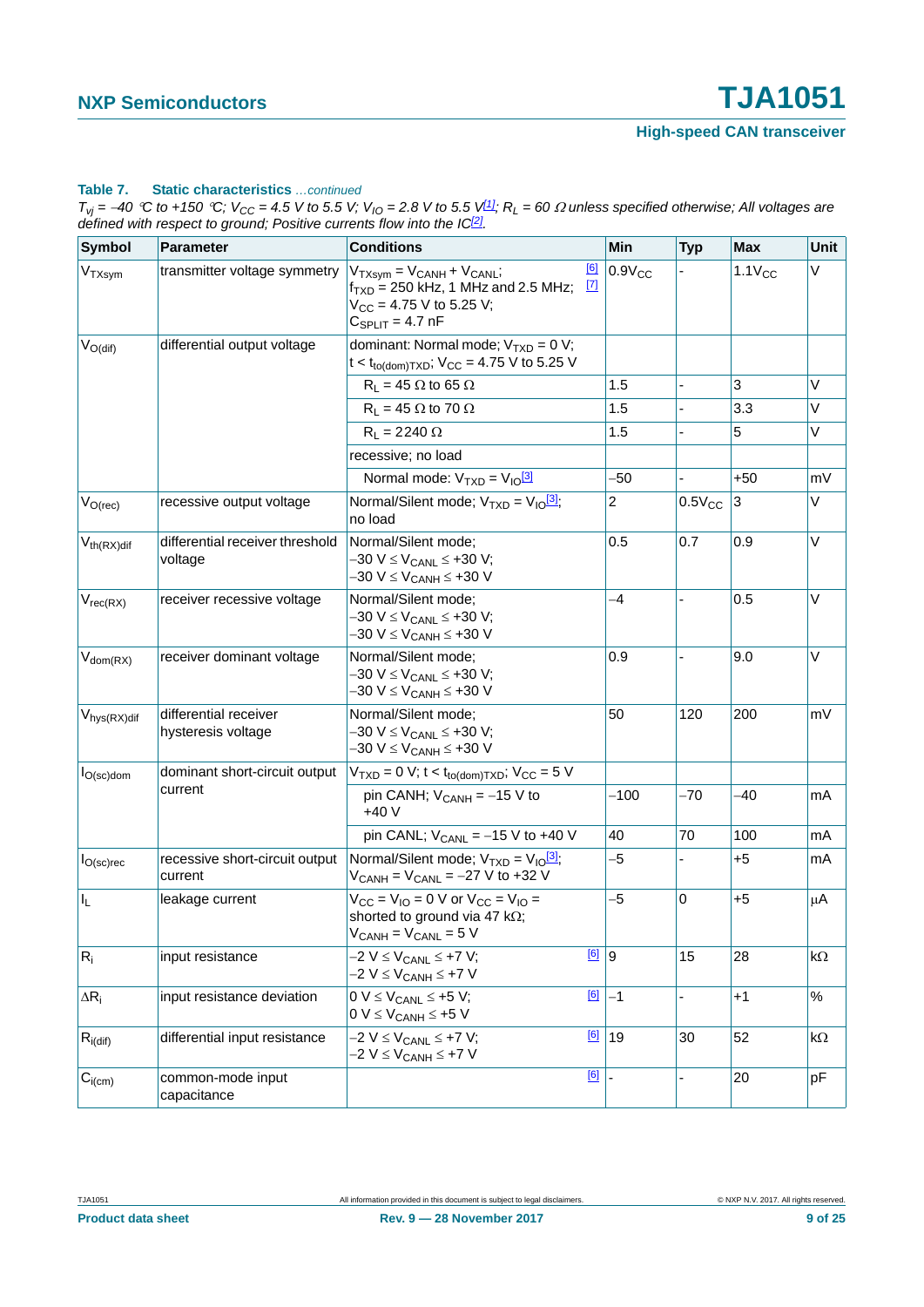#### **Table 7. Static characteristics** *…continued*

 $T_{Vj}$  = -40 °C to +150 °C;  $V_{CC}$  = 4.5 V to 5.5 V;  $V_{IO}$  = 2.8 V to 5.5 V $1/1$ ;  $R_L$  = 60  $\Omega$  unless specified otherwise; All voltages are *defined with respect to ground; Positive currents flow into the IC<sup>[2]</sup>.* 

| Symbol                        | <b>Parameter</b>                 | <b>Conditions</b> | Min | <b>Typ</b> | Max | Unit |  |  |
|-------------------------------|----------------------------------|-------------------|-----|------------|-----|------|--|--|
| $C_{i(\text{dif})}$           | differential input capacitance   | [6]               |     |            | 10  | pF   |  |  |
| <b>Temperature protection</b> |                                  |                   |     |            |     |      |  |  |
| l j(sd)                       | shutdown junction<br>temperature | [6]               |     | 190        |     | °C   |  |  |

<span id="page-9-0"></span>[1] Only TJA1051T/3 and TJA1051TK/3 have a V<sub>IO</sub> pin. In transceivers without a V<sub>IO</sub> pin, the V<sub>IO</sub> input is internally connected to V<sub>CC</sub>.

<span id="page-9-1"></span>[2] All parameters are guaranteed over the virtual junction temperature range by design. Factory testing uses correlated test conditions to cover the specified temperature and power supply voltage range.

<span id="page-9-2"></span>[3]  $V_{IO} = V_{CC}$  for the non-V<sub>IO</sub> product variants TJA1051T(/E)

<span id="page-9-3"></span>[4] Only TJA1051T/E has an EN pin.

- <span id="page-9-4"></span>[5] Maximum value assumes  $V_{CC}$  <  $V_{IO}$ ; if  $V_{CC}$  >  $V_{IO}$ , the maximum value will be  $V_{CC}$  + 0.3 V.
- <span id="page-9-5"></span>[6] Not tested in production; guaranteed by design.
- <span id="page-9-6"></span>[7] The test circuit used to measure the bus output voltage symmetry (which includes  $C_{\text{SPL}}(T)$  is shown in [Figure 8](#page-13-0).

### <span id="page-9-10"></span>**11. Dynamic characteristics**

#### <span id="page-9-9"></span>**Table 8. Dynamic characteristics**

*T<sub>vj</sub>* =  $-40$  °C to +150 °C;  $V_{CC}$  = 4.5 V to 5.5 V;  $V_{IO}$  = 2.8 V to 5.5 V<sup>[\[1\]](#page-9-7)</sup>*;*  $R_L$  = 60  $\Omega$  unless specified otherwise. All voltages are *defined with respect to ground. Positive currents flow into the IC.<sup>[2]</sup>* 

| <b>Symbol</b>                                | Parameter                                                                   | <b>Conditions</b>                          |          | Min | <b>Typ</b> | <b>Max</b>               | <b>Unit</b> |
|----------------------------------------------|-----------------------------------------------------------------------------|--------------------------------------------|----------|-----|------------|--------------------------|-------------|
|                                              | Transceiver timing; pins CANH, CANL, TXD and RXD; see Figure 7 and Figure 3 |                                            |          |     |            |                          |             |
| $t_{d(TXD-busdom)}$                          | delay time from TXD to bus dominant                                         | Normal mode                                |          |     | 65         |                          | ns          |
| $t_{d(TXD-busrec)}$                          | delay time from TXD to bus recessive                                        | Normal mode                                |          |     | 90         |                          | ns          |
| t <sub>d</sub> (busdom-RXD)                  | delay time from bus dominant to RXD                                         | Normal/Silent mode                         |          |     | 60         | $\overline{\phantom{0}}$ | ns          |
| $t_{d(busrec-RXD)}$                          | delay time from bus recessive to RXD                                        | Normal/Silent mode                         | ۰.       |     | 65         | $\overline{\phantom{0}}$ | ns          |
| $t_{d(TXDL-RXDL)}$                           | delay time from TXD LOW to RXD LOW                                          | Normal mode: versions<br>with $V_{IO}$ pin |          | 40  |            | 250                      | ns          |
|                                              |                                                                             | Normal mode: other<br>versions             |          | 40  |            | 220                      | ns          |
| $t_{d(TXDH-RXDH)}$                           | delay time from TXD HIGH to RXD HIGH                                        | Normal mode: versions<br>with $V_{IO}$ pin |          | 40  |            | 250                      | ns          |
|                                              |                                                                             | Normal mode: other<br>versions             |          | 40  |            | 220                      | ns          |
| t <sub>bit(bus)</sub>                        | transmitted recessive bit width                                             | $t_{\text{bit(TXD)}}$ = 500 ns             | $[3]$    | 435 | ä,         | 530                      | ns          |
|                                              |                                                                             | $t_{\text{bit(TXD)}}$ = 200 ns             | $[3]$    | 155 |            | 210                      | ns          |
| $t_{\text{bit(RXD)}}$                        | bit time on pin RXD                                                         | $t_{\text{bit(TXD)}} = 500$ ns             | $[3]$    | 400 |            | 550                      | ns          |
|                                              |                                                                             | $t_{\text{bit(TXD)}} = 200$ ns             | $^{[3]}$ | 120 | ÷,         | 220                      | ns          |
| $\Delta t_{rec}$                             | receiver timing symmetry                                                    | $t_{\text{bit(TXD)}} = 500$ ns             |          | -65 |            | $+40$                    | ns          |
|                                              |                                                                             | $t_{bit(TXD)} = 200$ ns                    |          | -45 |            | $+15$                    | ns          |
| $t_{\text{to}(\text{dom})\text{T}X\text{D}}$ | TXD dominant time-out time                                                  | $VTXD = 0 V; Normal mode$                  | $[4]$    | 0.3 |            | 5                        | ms          |

<span id="page-9-7"></span>[1] Only TJA1051T/3 and TJA1051TK/3 have a V<sub>IO</sub> pin. In transceivers without a V<sub>IO</sub> pin, the V<sub>IO</sub> input is internally connected to V<sub>CC</sub>.

<span id="page-9-8"></span>[2] All parameters are guaranteed over the virtual junction temperature range by design. Factory testing uses correlated test conditions to cover the specified temperature and power supply voltage range.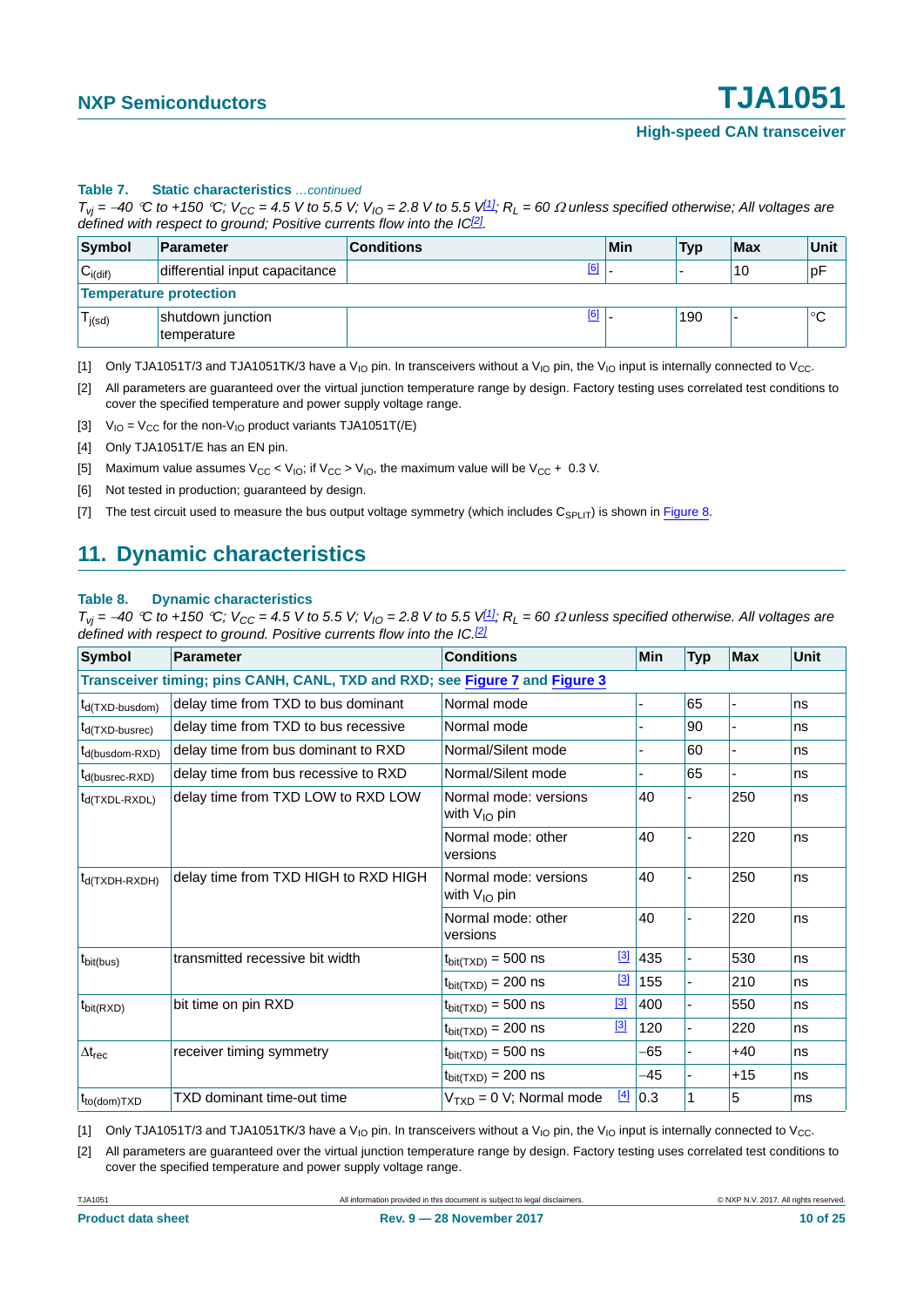#### <span id="page-10-2"></span>[3] See [Figure 4.](#page-11-0)

<span id="page-10-1"></span>[4] Minimum value of 0.8ms required according to SAE J2284; 0.3ms is allowed according to ISO11898-2:2016 for legacy devices.

<span id="page-10-0"></span>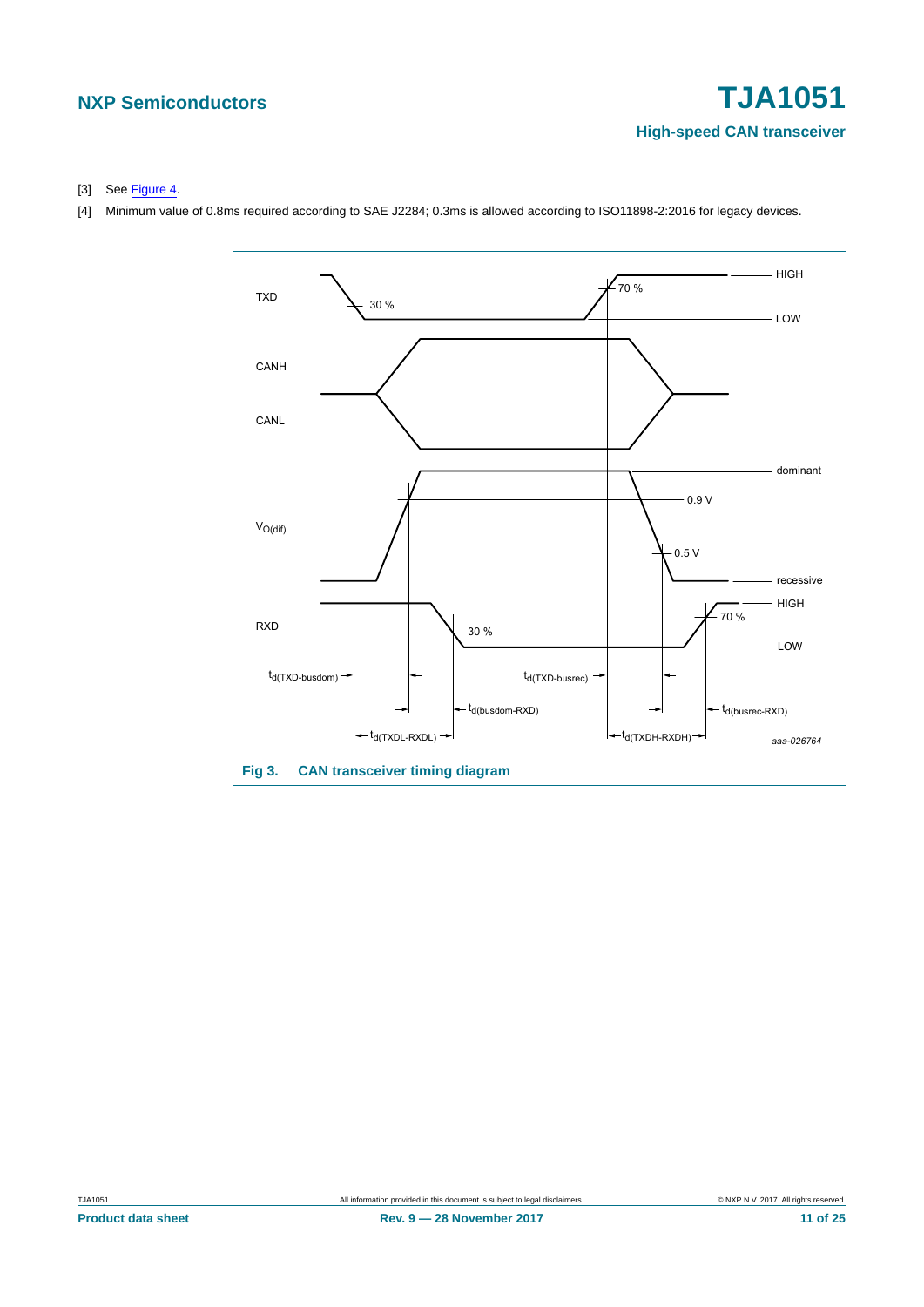

## <span id="page-11-3"></span><span id="page-11-2"></span>**12. Application information**

### <span id="page-11-0"></span>**12.1 Application diagrams**

<span id="page-11-1"></span>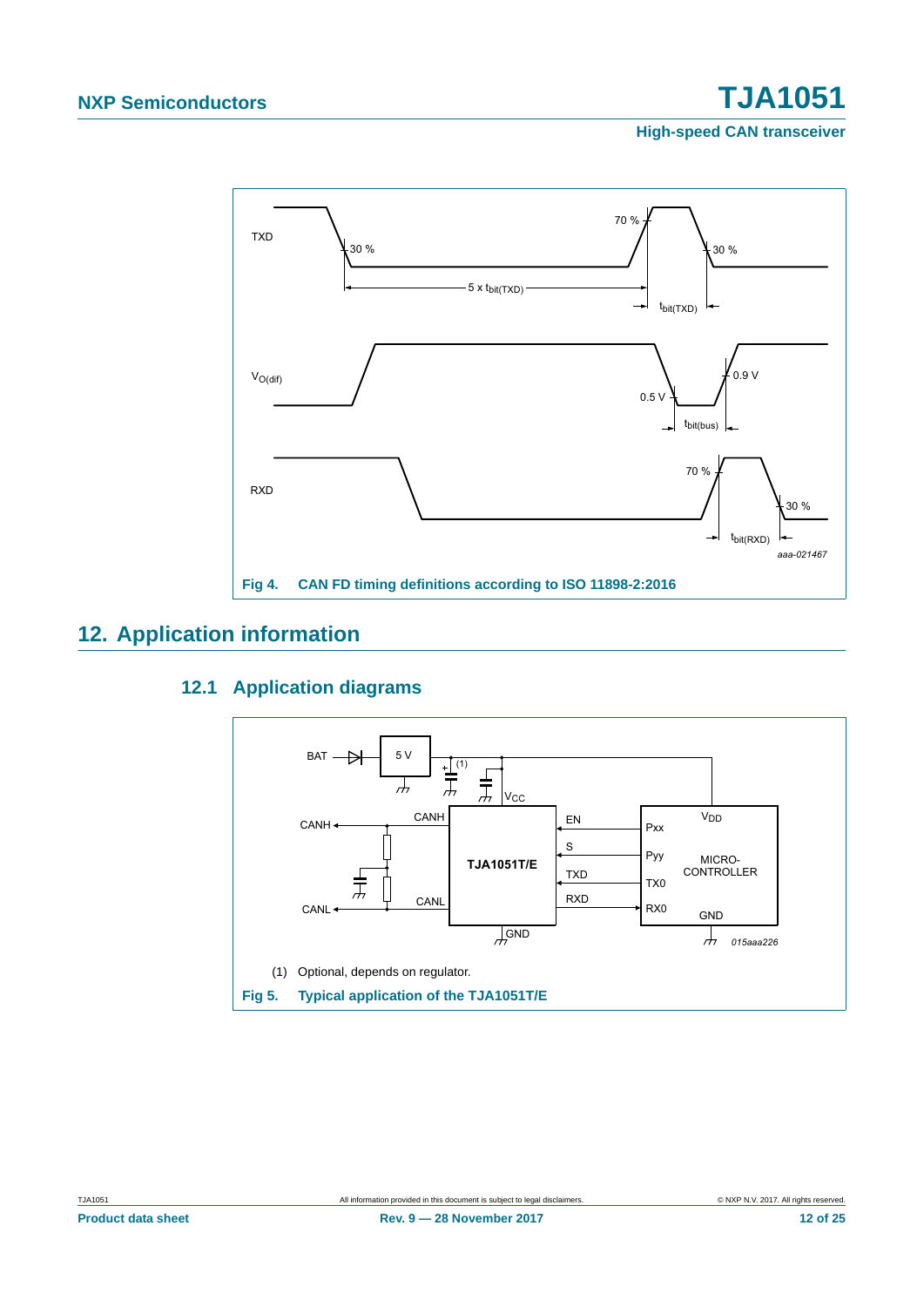# **NXP Semiconductors TJA1051**

**High-speed CAN transceiver**



### <span id="page-12-2"></span><span id="page-12-0"></span>**12.2 Application hints**

Further information on the application of the TJA1051 can be found in NXP application hints *AH1014 Application Hints - Standalone high speed CAN transceiver TJA1042/TJA1043/TJA1048/TJA1051.*

## <span id="page-12-3"></span>**13. Test information**



<span id="page-12-1"></span>**Product data sheet Rev. 9 — 28 November 2017 Rev. 9 — 28 November 2017 13 of 25**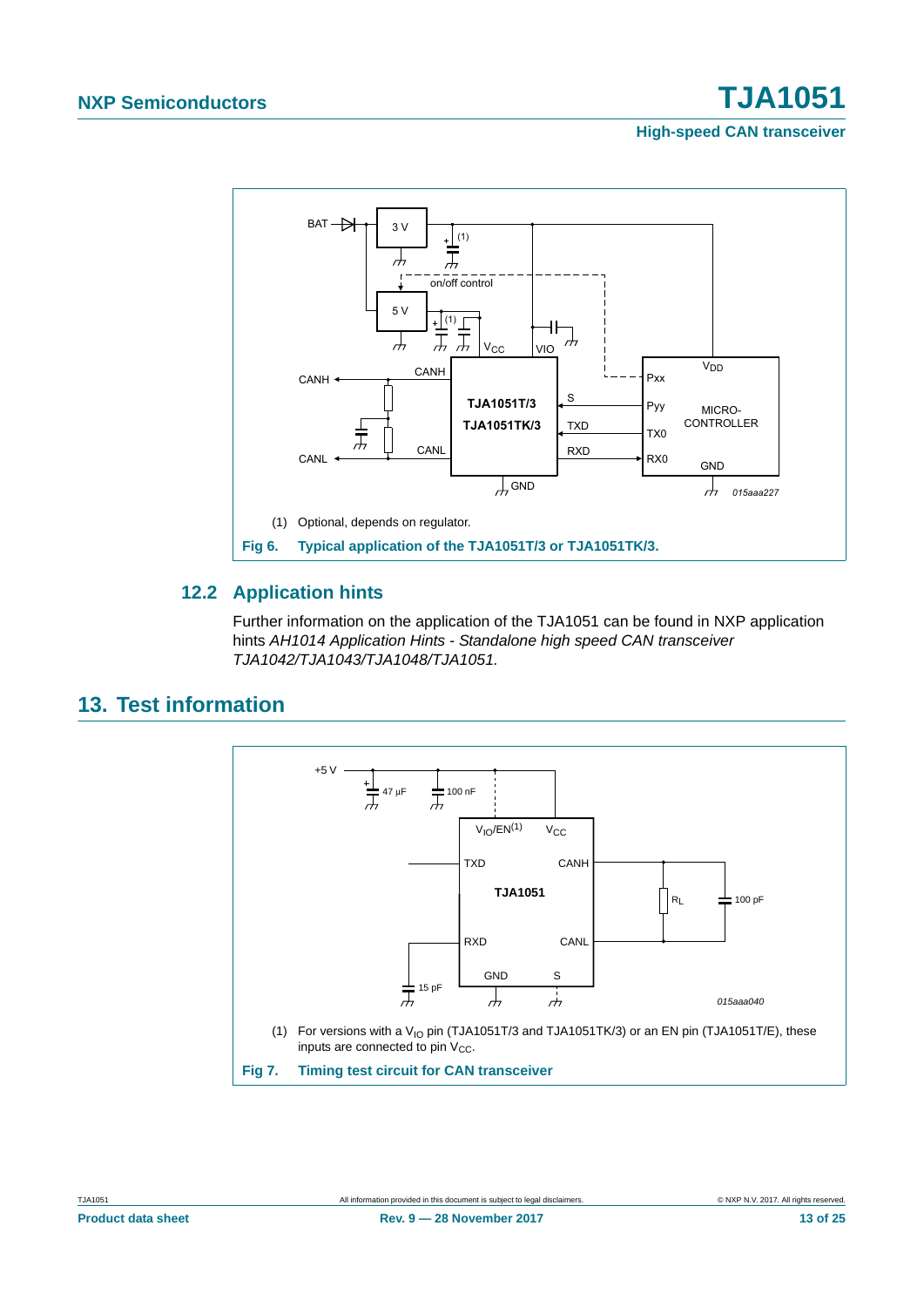

## <span id="page-13-1"></span><span id="page-13-0"></span>**13.1 Quality information**

This product has been qualified in accordance with the Automotive Electronics Council (AEC) standard *Q100 Rev-G - Failure mechanism based stress test qualification for integrated circuits*, and is suitable for use in automotive applications.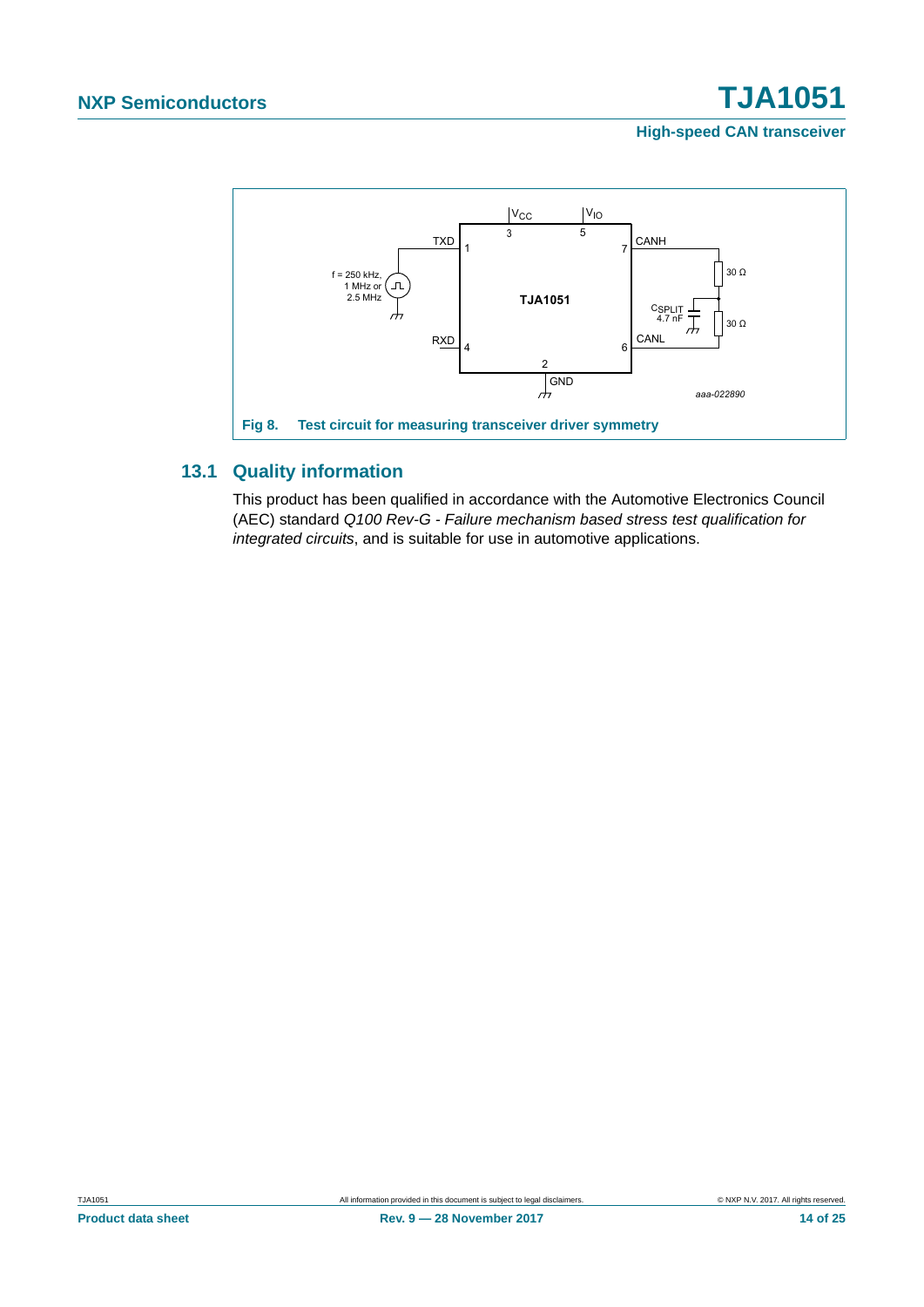## <span id="page-14-0"></span>**14. Package outline**

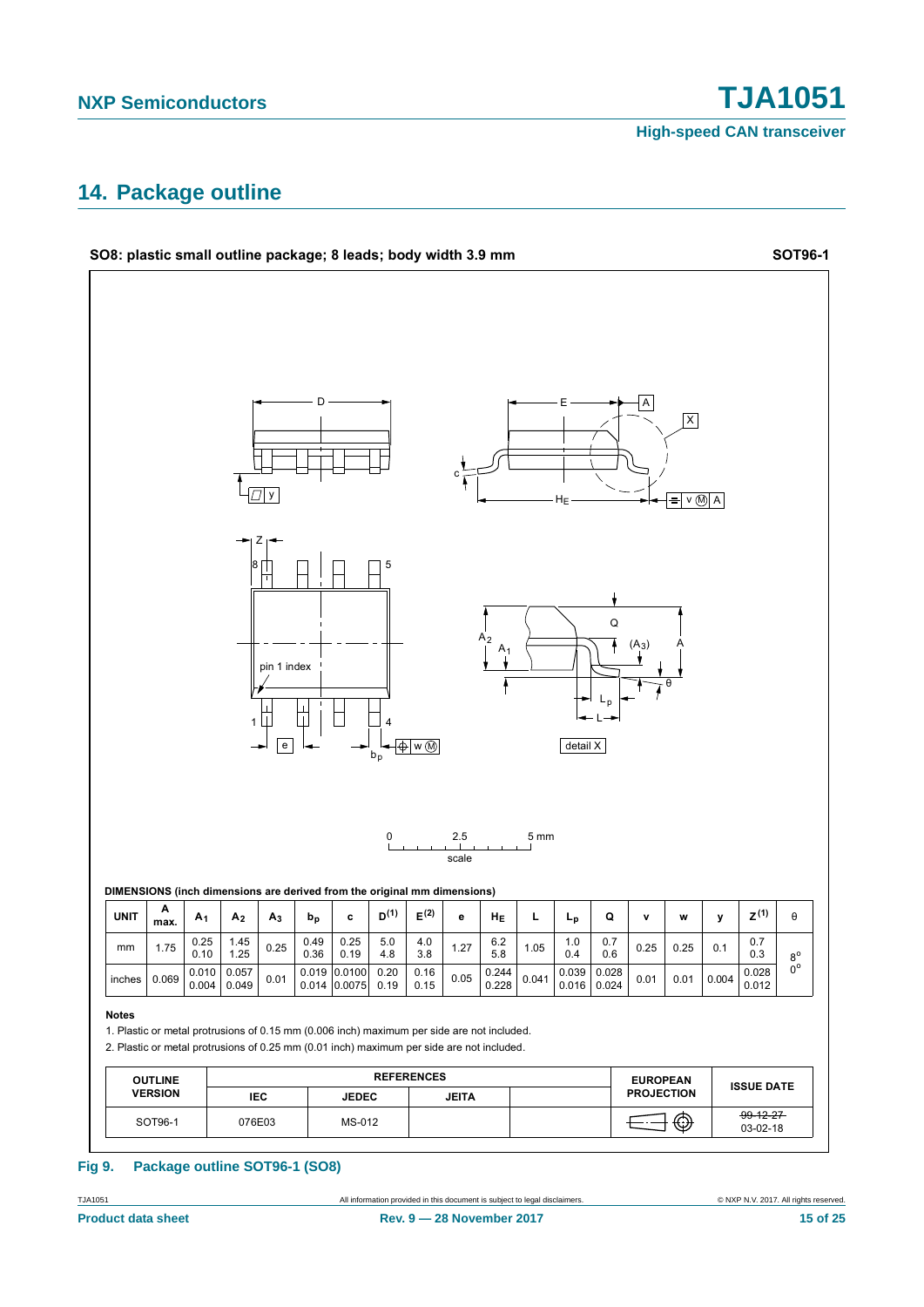

**HVSON8: plastic thermal enhanced very thin small outline package; no leads;** 

#### **Fig 10. Package outline SOT782-1 (HVSON8)**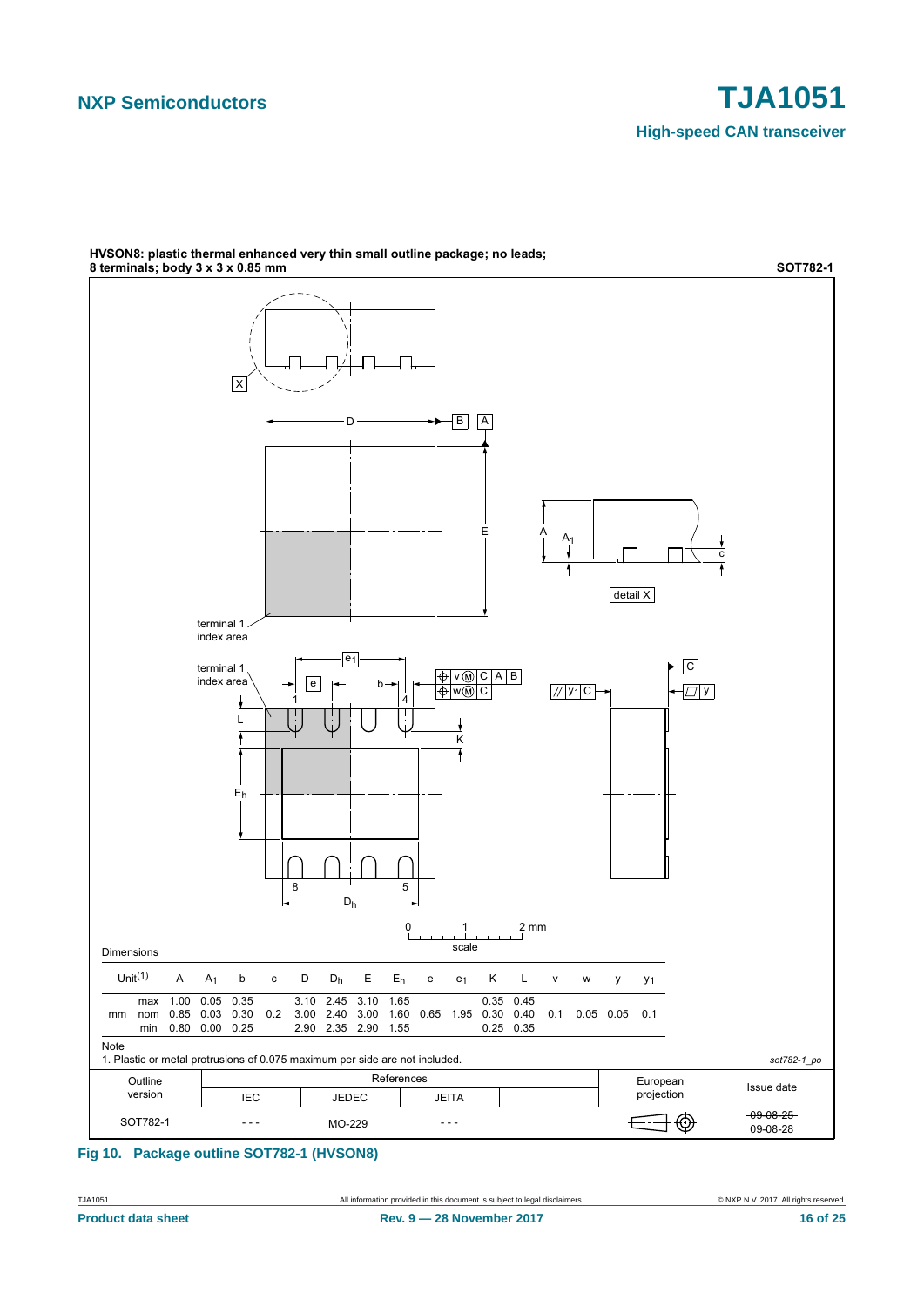## <span id="page-16-0"></span>**15. Handling information**

All input and output pins are protected against ElectroStatic Discharge (ESD) under normal handling. When handling ensure that the appropriate precautions are taken as described in *JESD625-A* or equivalent standards.

## <span id="page-16-1"></span>**16. Soldering of SMD packages**

This text provides a very brief insight into a complex technology. A more in-depth account of soldering ICs can be found in Application Note *AN10365 "Surface mount reflow soldering description"*.

### <span id="page-16-2"></span>**16.1 Introduction to soldering**

Soldering is one of the most common methods through which packages are attached to Printed Circuit Boards (PCBs), to form electrical circuits. The soldered joint provides both the mechanical and the electrical connection. There is no single soldering method that is ideal for all IC packages. Wave soldering is often preferred when through-hole and Surface Mount Devices (SMDs) are mixed on one printed wiring board; however, it is not suitable for fine pitch SMDs. Reflow soldering is ideal for the small pitches and high densities that come with increased miniaturization.

### <span id="page-16-3"></span>**16.2 Wave and reflow soldering**

Wave soldering is a joining technology in which the joints are made by solder coming from a standing wave of liquid solder. The wave soldering process is suitable for the following:

- **•** Through-hole components
- **•** Leaded or leadless SMDs, which are glued to the surface of the printed circuit board

Not all SMDs can be wave soldered. Packages with solder balls, and some leadless packages which have solder lands underneath the body, cannot be wave soldered. Also, leaded SMDs with leads having a pitch smaller than ~0.6 mm cannot be wave soldered, due to an increased probability of bridging.

The reflow soldering process involves applying solder paste to a board, followed by component placement and exposure to a temperature profile. Leaded packages, packages with solder balls, and leadless packages are all reflow solderable.

Key characteristics in both wave and reflow soldering are:

- **•** Board specifications, including the board finish, solder masks and vias
- **•** Package footprints, including solder thieves and orientation
- **•** The moisture sensitivity level of the packages
- **•** Package placement
- **•** Inspection and repair
- **•** Lead-free soldering versus SnPb soldering

#### <span id="page-16-4"></span>**16.3 Wave soldering**

Key characteristics in wave soldering are: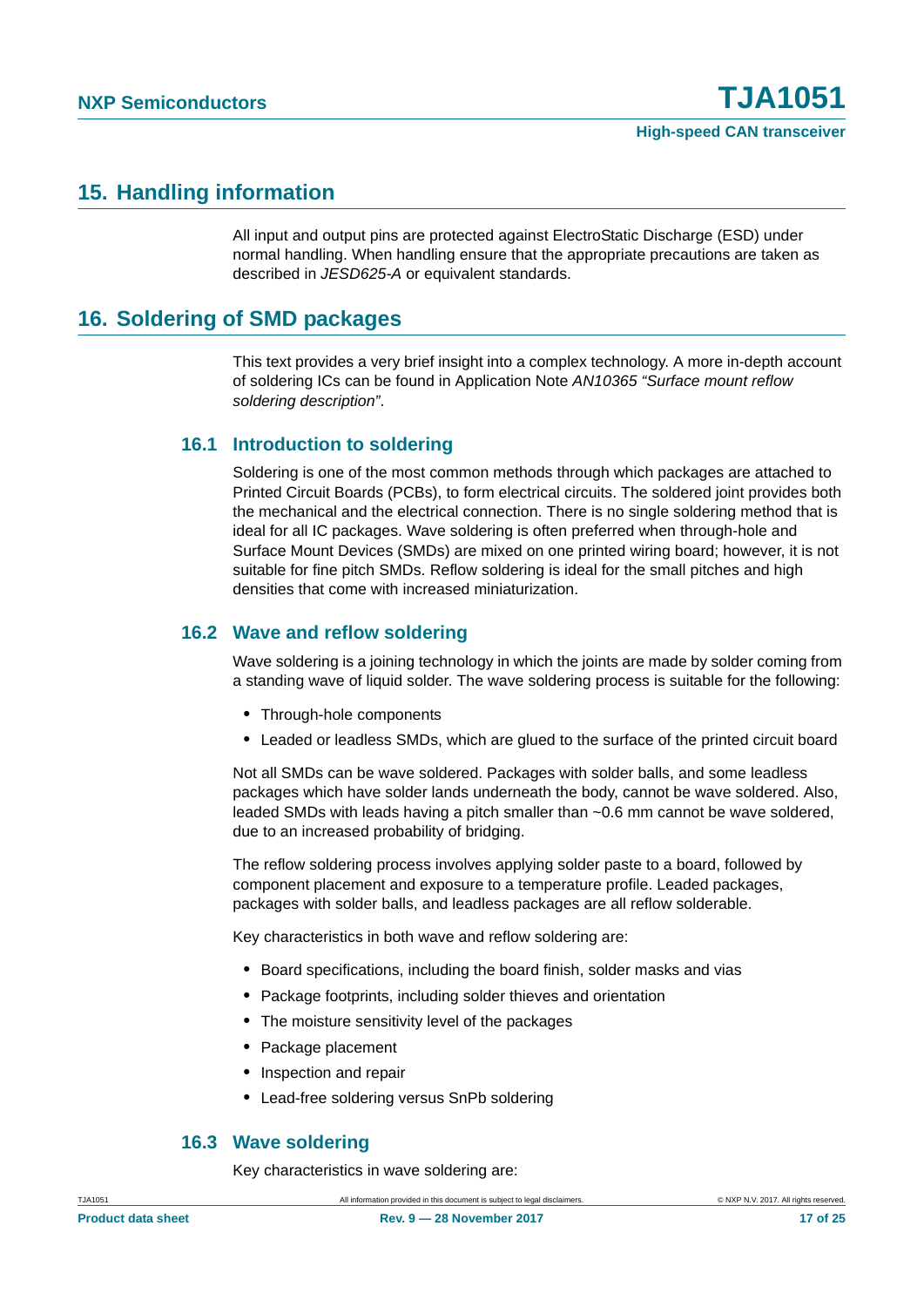- **•** Process issues, such as application of adhesive and flux, clinching of leads, board transport, the solder wave parameters, and the time during which components are exposed to the wave
- **•** Solder bath specifications, including temperature and impurities

### <span id="page-17-2"></span>**16.4 Reflow soldering**

Key characteristics in reflow soldering are:

- **•** Lead-free versus SnPb soldering; note that a lead-free reflow process usually leads to higher minimum peak temperatures (see [Figure 11\)](#page-18-0) than a SnPb process, thus reducing the process window
- **•** Solder paste printing issues including smearing, release, and adjusting the process window for a mix of large and small components on one board
- **•** Reflow temperature profile; this profile includes preheat, reflow (in which the board is heated to the peak temperature) and cooling down. It is imperative that the peak temperature is high enough for the solder to make reliable solder joints (a solder paste characteristic). In addition, the peak temperature must be low enough that the packages and/or boards are not damaged. The peak temperature of the package depends on package thickness and volume and is classified in accordance with [Table 9](#page-17-0) and [10](#page-17-1)

#### <span id="page-17-0"></span>**Table 9. SnPb eutectic process (from J-STD-020D)**

| Package thickness (mm) | Package reflow temperature $(^\circ \text{C})$<br>Volume (mm <sup>3</sup> ) |            |  |  |  |
|------------------------|-----------------------------------------------------------------------------|------------|--|--|--|
|                        |                                                                             |            |  |  |  |
|                        | $\leq 350$                                                                  | $\geq 350$ |  |  |  |
| < 2.5                  | 235                                                                         | 220        |  |  |  |
| $\geq 2.5$             | 220                                                                         | 220        |  |  |  |

#### <span id="page-17-1"></span>**Table 10. Lead-free process (from J-STD-020D)**

| Package thickness (mm) | Package reflow temperature $(^\circ \mathsf{C})$ |             |        |  |
|------------------------|--------------------------------------------------|-------------|--------|--|
|                        | Volume (mm <sup>3</sup> )                        |             |        |  |
|                        | < 350                                            | 350 to 2000 | > 2000 |  |
| $ $ < 1.6              | 260                                              | 260         | 260    |  |
| 1.6 to 2.5             | 260                                              | 250         | 245    |  |
| > 2.5                  | 250                                              | 245         | 245    |  |

Moisture sensitivity precautions, as indicated on the packing, must be respected at all times.

Studies have shown that small packages reach higher temperatures during reflow soldering, see [Figure 11.](#page-18-0)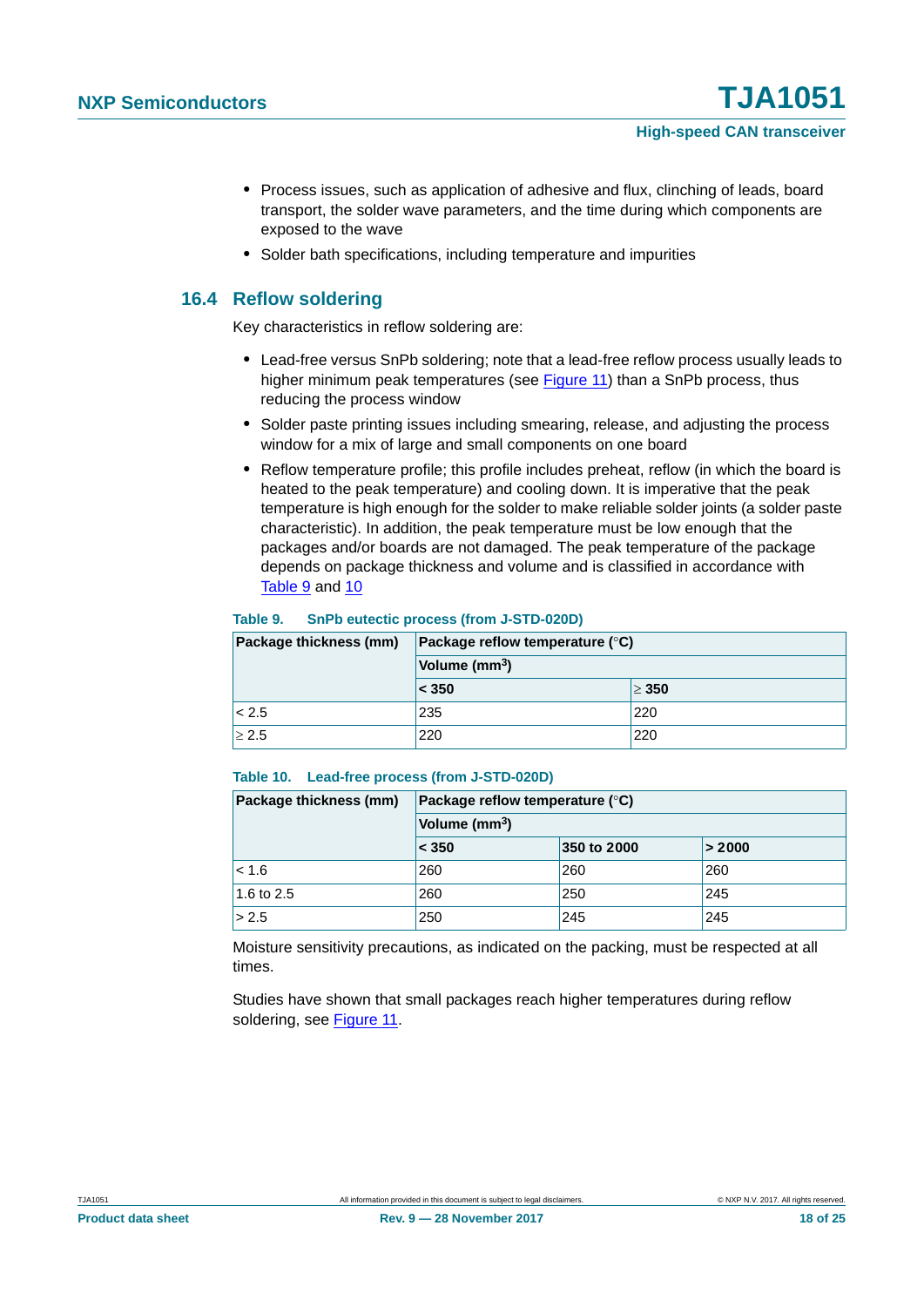

<span id="page-18-0"></span>For further information on temperature profiles, refer to Application Note *AN10365 "Surface mount reflow soldering description"*.

## <span id="page-18-1"></span>**17. Soldering of HVSON packages**

[Section 17](#page-18-1) contains a brief introduction to the techniques most commonly used to solder Surface Mounted Devices (SMD). A more detailed discussion on soldering HVSON leadless package ICs can found in the following application notes:

- **•** *AN10365 'Surface mount reflow soldering description"*
- **•** *AN10366 "HVQFN application information"*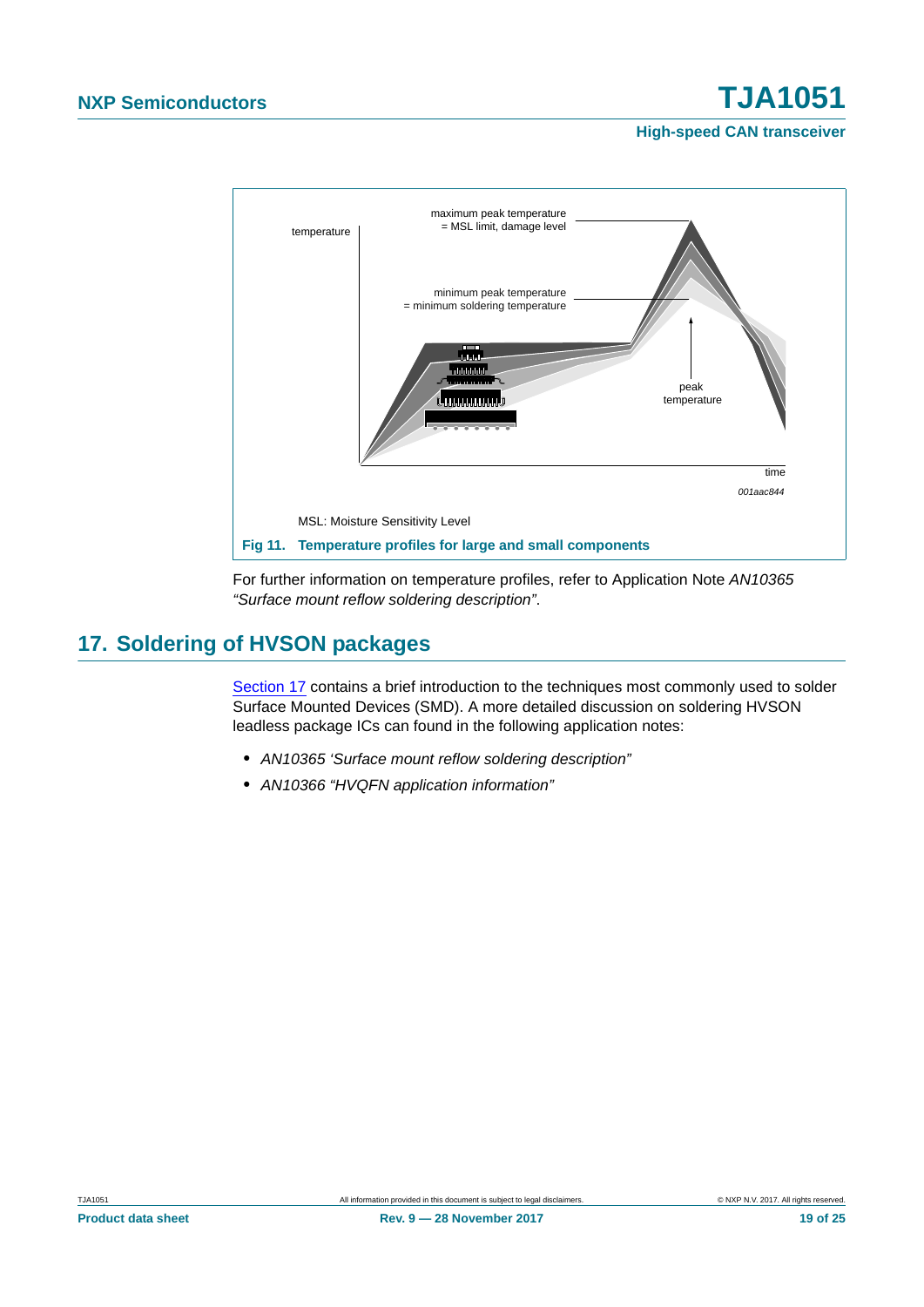# <span id="page-19-0"></span>**18. Appendix: ISO 11898-2:2016 parameter cross-reference list**

#### **Table 11. ISO 11898-2:2016 to NXP data sheet parameter conversion**

| ISO 11898-2:2016                                                                                                                                         | <b>NXP data sheet</b>       |                                                        |                                              |
|----------------------------------------------------------------------------------------------------------------------------------------------------------|-----------------------------|--------------------------------------------------------|----------------------------------------------|
| <b>Parameter</b>                                                                                                                                         | <b>Notation</b>             | <b>Symbol</b>                                          | <b>Parameter</b>                             |
| <b>HS-PMA dominant output characteristics</b>                                                                                                            |                             |                                                        |                                              |
| Single ended voltage on CAN_H                                                                                                                            | $V_{CAN_H}$                 | $V_{O(dom)}$                                           | dominant output voltage                      |
| Single ended voltage on CAN_L                                                                                                                            | $V_{CAN\_L}$                |                                                        |                                              |
| Differential voltage on normal bus load                                                                                                                  | V <sub>Diff</sub>           | $V_{O(dif)}$                                           | differential output voltage                  |
| Differential voltage on effective resistance during arbitration                                                                                          |                             |                                                        |                                              |
| Optional: Differential voltage on extended bus load range                                                                                                |                             |                                                        |                                              |
| <b>HS-PMA driver symmetry</b>                                                                                                                            |                             |                                                        |                                              |
| Driver symmetry                                                                                                                                          | <b>V<sub>SYM</sub></b>      | $V_{TXsym}$                                            | transmitter voltage symmetry                 |
| <b>Maximum HS-PMA driver output current</b>                                                                                                              |                             |                                                        |                                              |
| Absolute current on CAN_H                                                                                                                                | $I_{CAN_H}$                 | dominant short-circuit output<br>$I_{O(\text{sc})$ dom |                                              |
| Absolute current on CAN_L                                                                                                                                | $I_{CAN\_L}$                |                                                        | current                                      |
| HS-PMA recessive output characteristics, bus biasing active/inactive                                                                                     |                             |                                                        |                                              |
| Single ended output voltage on CAN_H                                                                                                                     | $V_{CAN_H}$                 | $V_{O(rec)}$                                           | recessive output voltage                     |
| Single ended output voltage on CAN_L                                                                                                                     | $V_{CAN\_L}$                |                                                        |                                              |
| Differential output voltage                                                                                                                              | V <sub>Diff</sub>           | $V_{O(di)}$                                            | differential output voltage                  |
| <b>Optional HS-PMA transmit dominant timeout</b>                                                                                                         |                             |                                                        |                                              |
| Transmit dominant timeout, long                                                                                                                          | $t_{\mathsf{dom}}$          | $t_{to (dom)TXD}$                                      | TXD dominant time-out time                   |
| Transmit dominant timeout, short                                                                                                                         |                             |                                                        |                                              |
| HS-PMA static receiver input characteristics, bus biasing active/inactive                                                                                |                             |                                                        |                                              |
| Recessive state differential input voltage range                                                                                                         | V <sub>Diff</sub>           | $V_{th(RX)$ dif                                        | differential receiver threshold              |
| Dominant state differential input voltage range                                                                                                          |                             |                                                        | voltage                                      |
|                                                                                                                                                          |                             | $V_{rec(RX)}$                                          | receiver recessive voltage                   |
|                                                                                                                                                          |                             | $V_{dom(RX)}$                                          | receiver dominant voltage                    |
| HS-PMA receiver input resistance (matching)                                                                                                              |                             |                                                        |                                              |
| Differential internal resistance                                                                                                                         | $R_{Diff}$                  | $R_{i\text{(dif)}}$                                    | differential input resistance                |
| Single ended internal resistance                                                                                                                         | $R_{CAN_H}$<br>$R_{CAN\_L}$ | $R_i$                                                  | input resistance                             |
| Matching of internal resistance                                                                                                                          | <b>MR</b>                   | $\Delta R_i$                                           | input resistance deviation                   |
| <b>HS-PMA implementation loop delay requirement</b>                                                                                                      |                             |                                                        |                                              |
| Loop delay                                                                                                                                               | t <sub>Loop</sub>           | t <sub>d</sub> (TXDH-RXDH)                             | delay time from TXD HIGH to<br>RXD HIGH      |
|                                                                                                                                                          |                             | $t_{d(TXDL-RXDL)}$                                     | delay time from TXD LOW to RXD<br><b>LOW</b> |
| Optional HS-PMA implementation data signal timing requirements for use with bit rates above 1 Mbit/s up to<br>2 Mbit/s and above 2 Mbit/s up to 5 Mbit/s |                             |                                                        |                                              |
| Transmitted recessive bit width @ 2 Mbit/s / @ 5 Mbit/s,<br>intended                                                                                     | $t_{\text{Bit(Bus)}}$       | $t_{\text{bit(bus)}}$                                  | transmitted recessive bit width              |
| Received recessive bit width @ 2 Mbit/s / @ 5 Mbit/s                                                                                                     | $t_{\text{Bit(RXD)}}$       | $t_{\text{bit(RXD)}}$                                  | bit time on pin RXD                          |
| Receiver timing symmetry @ 2 Mbit/s / @ 5 Mbit/s                                                                                                         | $\Delta t_\text{Rec}$       | $\Delta t_{rec}$                                       | receiver timing symmetry                     |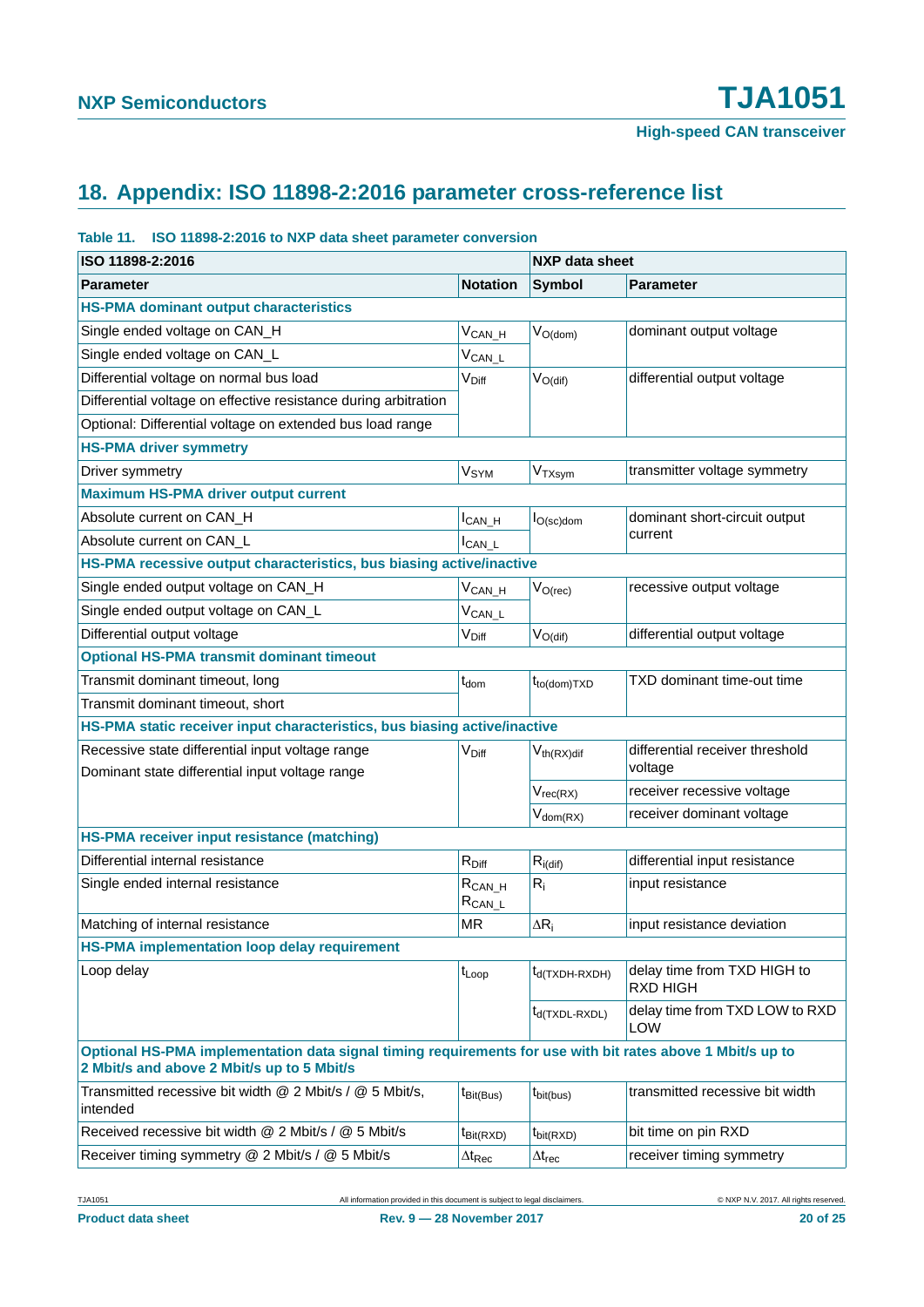| ISO 11898-2:2016                                                                        |                                     | NXP data sheet                |                                          |  |
|-----------------------------------------------------------------------------------------|-------------------------------------|-------------------------------|------------------------------------------|--|
| <b>Parameter</b>                                                                        | <b>Notation</b>                     | Symbol                        | Parameter                                |  |
| HS-PMA maximum ratings of V <sub>CAN_H</sub> , V <sub>CAN_L</sub> and V <sub>Diff</sub> |                                     |                               |                                          |  |
| Maximum rating V <sub>Diff</sub>                                                        | V <sub>Diff</sub>                   | $V_{(CANH-CANL)}$             | voltage between pin CANH and<br>pin CANL |  |
| General maximum rating $V_{CAN H}$ and $V_{CAN L}$                                      | $V_{CAN_H}$                         | $V_{x}$                       | voltage on pin x                         |  |
| Optional: Extended maximum rating VCAN_H and VCAN_L                                     | $V_{CAN\_L}$                        |                               |                                          |  |
| HS-PMA maximum leakage currents on CAN_H and CAN_L, unpowered                           |                                     |                               |                                          |  |
| Leakage current on CAN_H, CAN_L                                                         | <sup>I</sup> CAN H<br><b>ICAN L</b> | IL.                           | leakage current                          |  |
| <b>HS-PMA bus biasing control timings</b>                                               |                                     |                               |                                          |  |
| CAN activity filter time, long                                                          | t <sub>Filter</sub>                 | t <sub>wake(busdom)</sub> [1] | bus dominant wake-up time                |  |
| CAN activity filter time, short                                                         |                                     | t <sub>wake(busrec)</sub> [1] | bus recessive wake-up time               |  |
| Wake-up timeout, short                                                                  | t <sub>Wake</sub>                   | $t_{to(wake)bus}$             | bus wake-up time-out time                |  |
| Wake-up timeout, long                                                                   |                                     |                               |                                          |  |
| Timeout for bus inactivity                                                              | t <sub>Silence</sub>                | $t_{to(silence)}$             | bus silence time-out time                |  |
| Bus Bias reaction time                                                                  | t <sub>Bias</sub>                   | $t_{d(busact-bias)}$          | delay time from bus active to bias       |  |

#### **Table 11. ISO 11898-2:2016 to NXP data sheet parameter conversion** *…continued*

<span id="page-20-0"></span> $[1]$   $t$ <sub>fltr(wake)bus</sub> - bus wake-up filter time, in devices with basic wake-up functionality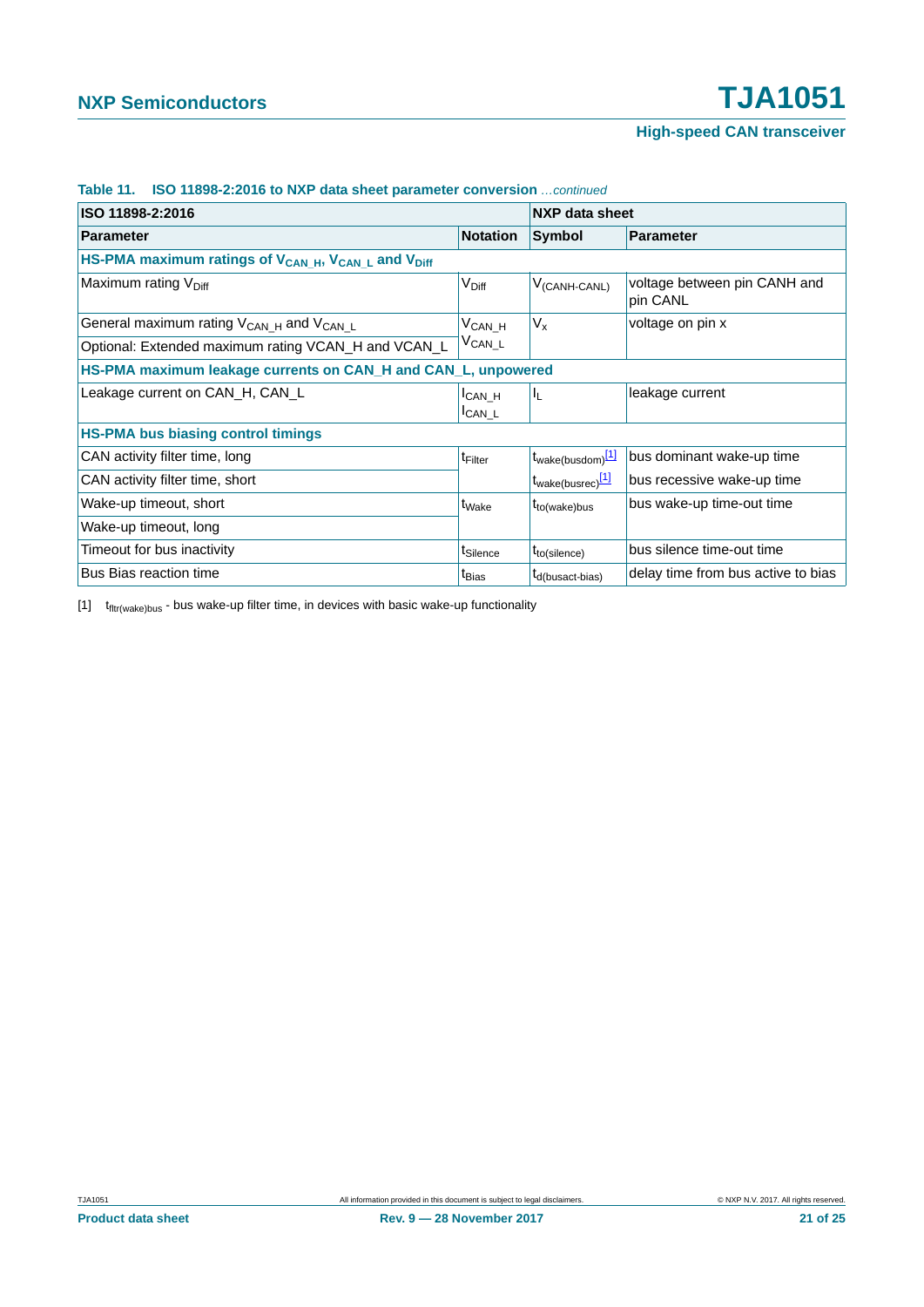## <span id="page-21-0"></span>**19. Revision history**

| <b>Document ID</b> | Release date                                                                                                                                                                                                                                                                                                     | Data sheet status  | <b>Change notice</b> | <b>Supersedes</b>                                                                            |
|--------------------|------------------------------------------------------------------------------------------------------------------------------------------------------------------------------------------------------------------------------------------------------------------------------------------------------------------|--------------------|----------------------|----------------------------------------------------------------------------------------------|
| TJA1051 v.9        | 20171128                                                                                                                                                                                                                                                                                                         | Product data sheet |                      | TJA1051 v.8.1                                                                                |
| Modifications:     |                                                                                                                                                                                                                                                                                                                  |                    |                      | Updated to comply with ISO 11898-2:2016 and SAE J22884-1 through SAE J2284-5 specifications: |
|                    | - Section 1: text amended (2nd last paragraph)                                                                                                                                                                                                                                                                   |                    |                      |                                                                                              |
|                    | Section 2.1: text amended (1st entry)                                                                                                                                                                                                                                                                            |                    |                      |                                                                                              |
|                    | Table 7: values changed and/or measurements conditions amended/added for parameters $I_{\text{CC}}$ ,<br>$V_{dom(TX)sym}$ , $V_{TXsym}$ , $V_{O(dif)}$ , $V_{rec(RX)}$ , $V_{dom(RX)}$ , $I_{O(sc)dom}$ , $R_i$ , $\Delta R_i$ and $R_{i(dif)}$<br>Table 8: Table note 4 added<br>Figure 3: thresholds clarified |                    |                      |                                                                                              |
|                    |                                                                                                                                                                                                                                                                                                                  |                    |                      |                                                                                              |
|                    |                                                                                                                                                                                                                                                                                                                  |                    |                      |                                                                                              |
|                    |                                                                                                                                                                                                                                                                                                                  |                    |                      |                                                                                              |
|                    | Figure 4: title changed                                                                                                                                                                                                                                                                                          |                    |                      |                                                                                              |
|                    | Figure 5, Figure 6, Figure 8: amended                                                                                                                                                                                                                                                                            |                    |                      |                                                                                              |
| TJA1051 v.8.1      | 20160712                                                                                                                                                                                                                                                                                                         | Product data sheet |                      | TJA1051 v.7                                                                                  |
| TJA1051 v.7        | 20150115                                                                                                                                                                                                                                                                                                         | Product data sheet |                      | TJA1051 v.6                                                                                  |
| TJA1051 v.6        | 20110325                                                                                                                                                                                                                                                                                                         | Product data sheet |                      | TJA1051 v.5                                                                                  |
| TJA1051 v.5        | 20101229                                                                                                                                                                                                                                                                                                         | Product data sheet |                      | TJA1051 v.4                                                                                  |
| TJA1051 v.4        | 20091020                                                                                                                                                                                                                                                                                                         | Product data sheet |                      | TJA1051 v.3                                                                                  |
| TJA1051 v.3        | 20090825                                                                                                                                                                                                                                                                                                         | Product data sheet |                      | TJA1051 v.2                                                                                  |
| TJA1051 v.2        | 20090701                                                                                                                                                                                                                                                                                                         | Product data sheet |                      | TJA1051 v.1                                                                                  |
| TJA1051 v.1        | 20090309                                                                                                                                                                                                                                                                                                         | Product data sheet |                      |                                                                                              |

#### **Table 12. Revision history**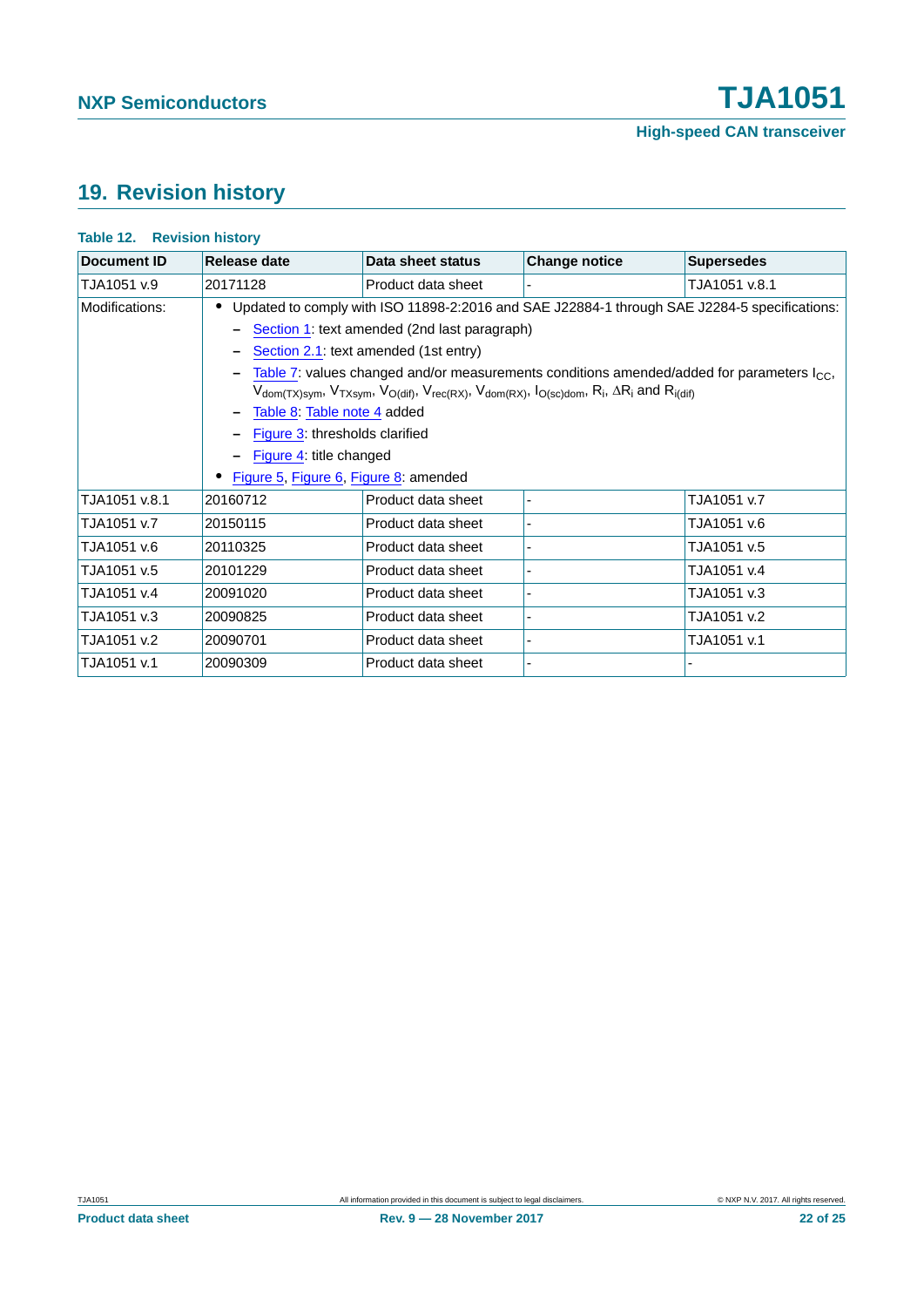## <span id="page-22-3"></span>**20. Legal information**

### <span id="page-22-4"></span>**20.1 Data sheet status**

| Document status[1][2]          | <b>Product status</b> <sup>[3]</sup> | <b>Definition</b>                                                                     |
|--------------------------------|--------------------------------------|---------------------------------------------------------------------------------------|
| Objective [short] data sheet   | Development                          | This document contains data from the objective specification for product development. |
| Preliminary [short] data sheet | Qualification                        | This document contains data from the preliminary specification.                       |
| Product [short] data sheet     | Production                           | This document contains the product specification.                                     |

<span id="page-22-0"></span>[1] Please consult the most recently issued document before initiating or completing a design.

<span id="page-22-1"></span>[2] The term 'short data sheet' is explained in section "Definitions".

<span id="page-22-2"></span>[3] The product status of device(s) described in this document may have changed since this document was published and may differ in case of multiple devices. The latest product status<br>information is available on the Intern

#### <span id="page-22-5"></span>**20.2 Definitions**

**Draft —** The document is a draft version only. The content is still under internal review and subject to formal approval, which may result in modifications or additions. NXP Semiconductors does not give any representations or warranties as to the accuracy or completeness of information included herein and shall have no liability for the consequences of use of such information.

**Short data sheet —** A short data sheet is an extract from a full data sheet with the same product type number(s) and title. A short data sheet is intended for quick reference only and should not be relied upon to contain detailed and full information. For detailed and full information see the relevant full data sheet, which is available on request via the local NXP Semiconductors sales office. In case of any inconsistency or conflict with the short data sheet, the full data sheet shall prevail.

**Product specification —** The information and data provided in a Product data sheet shall define the specification of the product as agreed between NXP Semiconductors and its customer, unless NXP Semiconductors and customer have explicitly agreed otherwise in writing. In no event however, shall an agreement be valid in which the NXP Semiconductors product is deemed to offer functions and qualities beyond those described in the Product data sheet.

### <span id="page-22-6"></span>**20.3 Disclaimers**

**Limited warranty and liability —** Information in this document is believed to be accurate and reliable. However, NXP Semiconductors does not give any representations or warranties, expressed or implied, as to the accuracy or completeness of such information and shall have no liability for the consequences of use of such information. NXP Semiconductors takes no responsibility for the content in this document if provided by an information source outside of NXP Semiconductors.

In no event shall NXP Semiconductors be liable for any indirect, incidental, punitive, special or consequential damages (including - without limitation - lost profits, lost savings, business interruption, costs related to the removal or replacement of any products or rework charges) whether or not such damages are based on tort (including negligence), warranty, breach of contract or any other legal theory.

Notwithstanding any damages that customer might incur for any reason whatsoever, NXP Semiconductors' aggregate and cumulative liability towards customer for the products described herein shall be limited in accordance with the *Terms and conditions of commercial sale* of NXP Semiconductors.

**Right to make changes —** NXP Semiconductors reserves the right to make changes to information published in this document, including without limitation specifications and product descriptions, at any time and without notice. This document supersedes and replaces all information supplied prior to the publication hereof.

#### **Suitability for use in automotive applications —** This NXP

Semiconductors product has been qualified for use in automotive applications. Unless otherwise agreed in writing, the product is not designed, authorized or warranted to be suitable for use in life support, life-critical or safety-critical systems or equipment, nor in applications where failure or malfunction of an NXP Semiconductors product can reasonably be expected to result in personal injury, death or severe property or environmental damage. NXP Semiconductors and its suppliers accept no liability for inclusion and/or use of NXP Semiconductors products in such equipment or applications and therefore such inclusion and/or use is at the customer's own risk.

**Applications —** Applications that are described herein for any of these products are for illustrative purposes only. NXP Semiconductors makes no representation or warranty that such applications will be suitable for the specified use without further testing or modification.

Customers are responsible for the design and operation of their applications and products using NXP Semiconductors products, and NXP Semiconductors accepts no liability for any assistance with applications or customer product design. It is customer's sole responsibility to determine whether the NXP Semiconductors product is suitable and fit for the customer's applications and products planned, as well as for the planned application and use of customer's third party customer(s). Customers should provide appropriate design and operating safeguards to minimize the risks associated with their applications and products.

NXP Semiconductors does not accept any liability related to any default, damage, costs or problem which is based on any weakness or default in the customer's applications or products, or the application or use by customer's third party customer(s). Customer is responsible for doing all necessary testing for the customer's applications and products using NXP Semiconductors products in order to avoid a default of the applications and the products or of the application or use by customer's third party customer(s). NXP does not accept any liability in this respect.

**Limiting values —** Stress above one or more limiting values (as defined in the Absolute Maximum Ratings System of IEC 60134) will cause permanent damage to the device. Limiting values are stress ratings only and (proper) operation of the device at these or any other conditions above those given in the Recommended operating conditions section (if present) or the Characteristics sections of this document is not warranted. Constant or repeated exposure to limiting values will permanently and irreversibly affect the quality and reliability of the device.

**Terms and conditions of commercial sale —** NXP Semiconductors products are sold subject to the general terms and conditions of commercial sale, as published at<http://www.nxp.com/profile/terms>, unless otherwise agreed in a valid written individual agreement. In case an individual agreement is concluded only the terms and conditions of the respective agreement shall apply. NXP Semiconductors hereby expressly objects to applying the customer's general terms and conditions with regard to the purchase of NXP Semiconductors products by customer.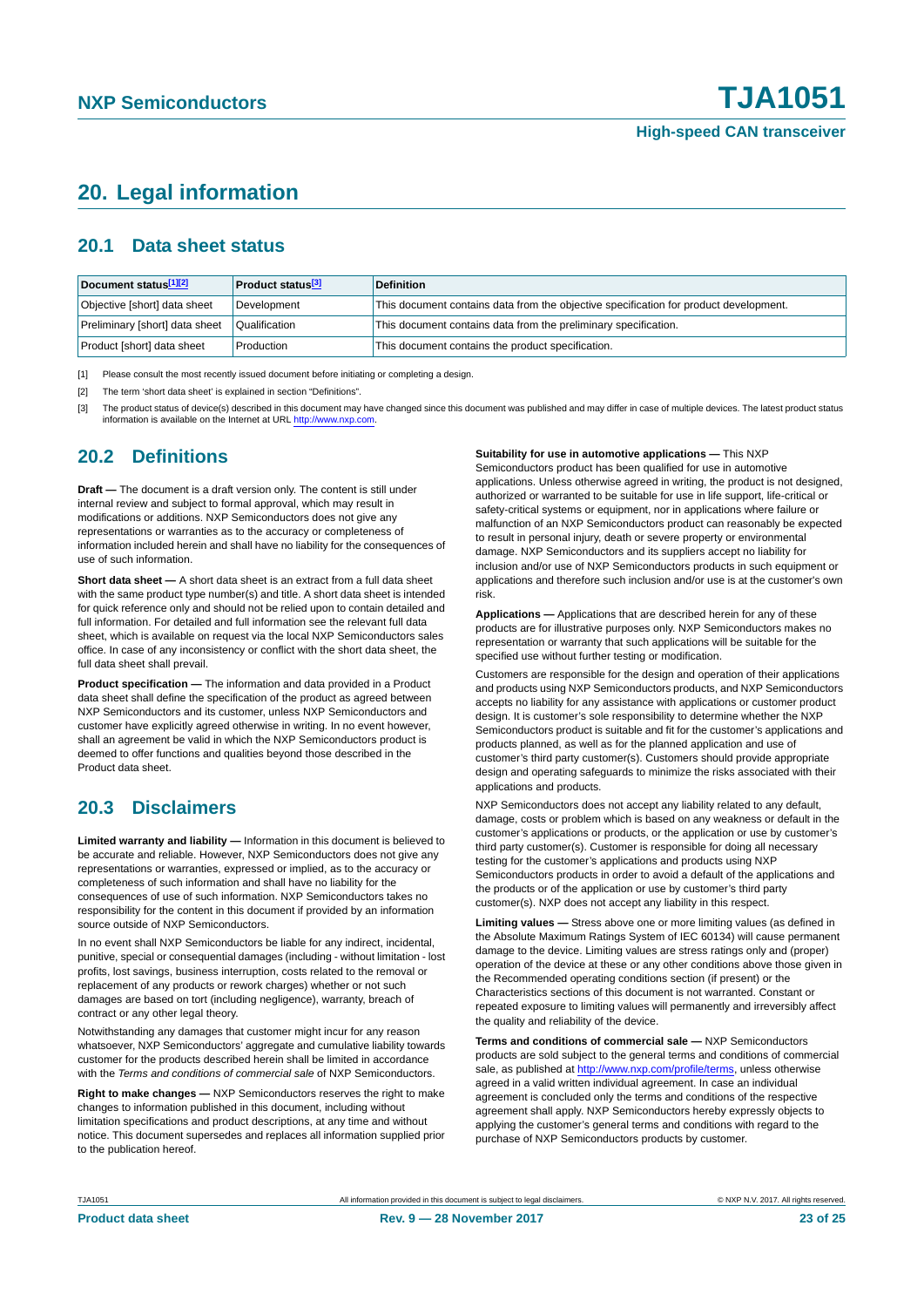**No offer to sell or license —** Nothing in this document may be interpreted or construed as an offer to sell products that is open for acceptance or the grant, conveyance or implication of any license under any copyrights, patents or other industrial or intellectual property rights.

**Export control —** This document as well as the item(s) described herein may be subject to export control regulations. Export might require a prior authorization from competent authorities.

**Quick reference data —** The Quick reference data is an extract of the product data given in the Limiting values and Characteristics sections of this document, and as such is not complete, exhaustive or legally binding.

## <span id="page-23-1"></span>**21. Contact information**

For more information, please visit: **http://www.nxp.com**

For sales office addresses, please send an email to: **salesaddresses@nxp.com**

**Translations —** A non-English (translated) version of a document is for reference only. The English version shall prevail in case of any discrepancy between the translated and English versions.

### <span id="page-23-0"></span>**20.4 Trademarks**

Notice: All referenced brands, product names, service names and trademarks are the property of their respective owners.